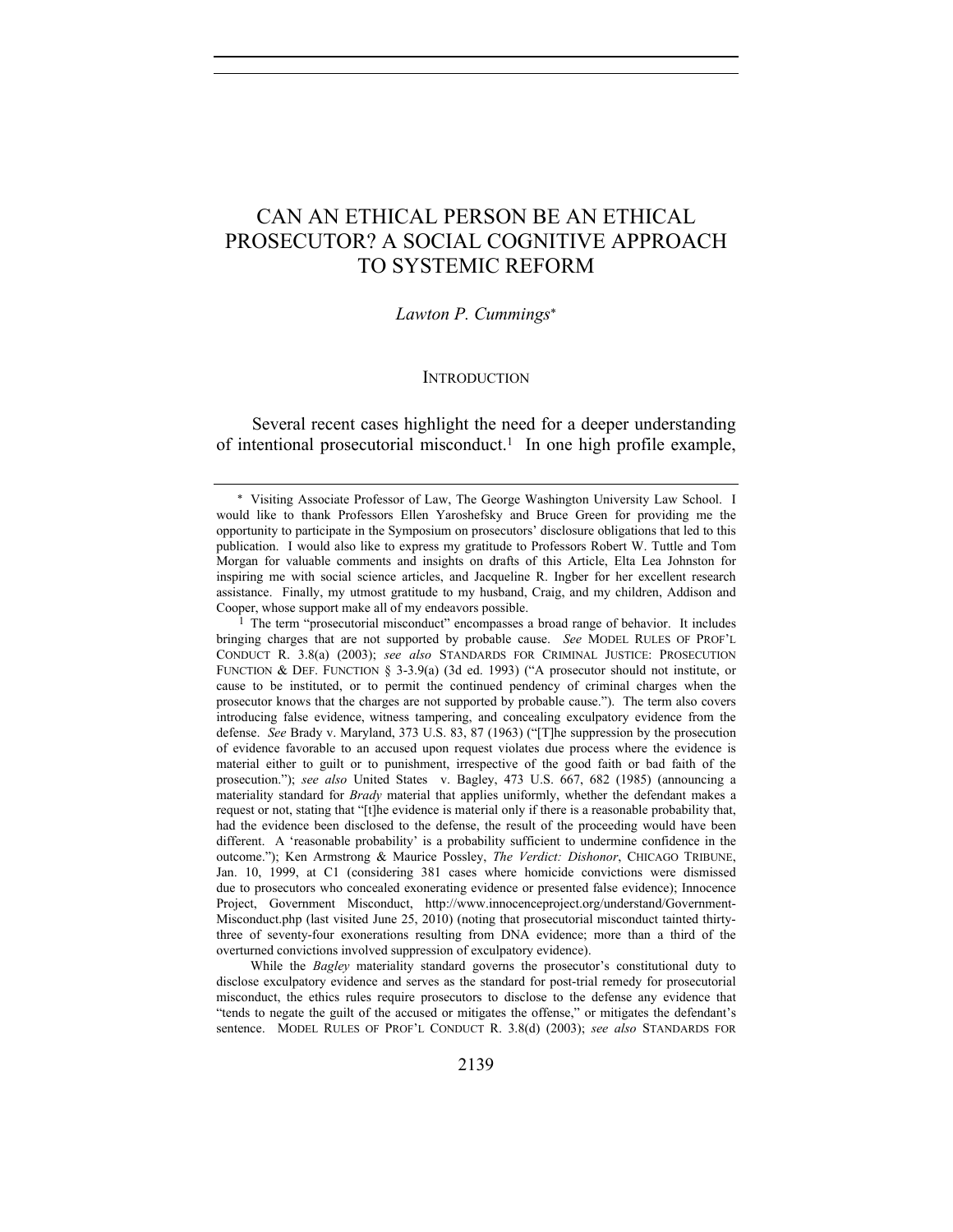Judge Cormac Carney recently dismissed felony charges against former Broadcom executives William Ruehle and Henry T. Nicholas III, citing a string of prosecutorial misconduct that included intimidating witnesses, entering into invalid plea agreements, and wrongfully withholding material helpful to the defense.<sup>2</sup> And who could forget Mike Nifong, the now disbarred former District Attorney who engaged in extensive willful prosecutorial misconduct in his prosecution of the Duke University lacrosse players, most notably concealing exculpating DNA evidence from the defendants.<sup>3</sup>

The most striking example in this recent string of cases involves that of Senator Theodore "Ted" Stevens, where the prosecutors who engaged in the willful misconduct that eventually came to light (including witness tampering and wrongful concealment of exculpatory documents)4 were members of an elite group of prosecutors who were

CRIMINAL JUSTICE: PROSECUTION FUNCTION & DEF. FUNCTION § 3-3.11(a) (3d ed. 1993); *Kyles*, 514 U.S. at 437 ("[T]he rule in *Bagley* (and, hence, *Brady*) requires less of the prosecution than the ABA Standards for Criminal Justice, which call generally for prosecutorial disclosures of any evidence tending to exculpate or mitigate."). Additionally, Rule 3.8 requires prosecutors to make reasonable efforts to ensure that an accused has been informed of his or her rights and may not attempt to procure a waiver of any important pretrial rights from a person who is not represented by counsel, to take steps to remedy a conviction if she learns that a conviction was wrongfully obtained, and to refrain from making extrajudicial statements that will heighten the public's contempt for the accused. MODEL RULES OF PROF'L CONDUCT R. 3.8(b)-(c), (f) (2006). For a description of many of the forms of prosecutorial misconduct, see ANGELA J. DAVIS, ARBITRARY JUSTICE: THE POWER OF THE AMERICAN PROSECUTOR 125 (Oxford Univ. Press 2007).

<sup>2</sup> *See* Stuart Pfeifer, *New Court Victory for Broadcom Co-Founder Henry Nicholas as Drug Charges Are Dropped*, L.A. TIMES, Jan. 29, 2010, at B1.

<sup>3</sup> *See* Shaila Dewan, *Duke Prosecutor Is Jailed; Students Seek Settlement*, N.Y. TIMES, Sept. 8, 2007, at A8. Additionally, the advent of DNA evidence and its use by groups such as the Innocence Project have led to the exoneration of numerous wrongfully convicted defendants, many of whom were convicted in part due to wrongful prosecutorial conduct. *See* Innocence Project, *supra* note 1; John Farmer, *Prosecutors Gone Wild*, N.Y. TIMES, Apr. 3, 2009, at A29 (discussing several high-profile prosecutorial misconduct cases, including that of Shih-Wei Su, to whom New York City paid \$3.5 million to compensate him for the nearly thirteen years that he wrongfully spent in prison due to the prosecution's knowing eliciting of false testimony from a key witness).

<sup>4</sup> On July 29, 2008, prosecutors with the Public Integrity Section of the Department of Justice (DOJ) secured an indictment from a federal grand jury in the District of Columbia against then-Senator Theodore "Ted" Stevens, accusing him of making false statements on his Senate financial disclosure forms in order to hide \$250,000 in gifts from oil contractors in his home state of Alaska. *See* Indictment, United States v. Stevens, No. 08-CR-00231, 2008 WL 2894791 (D.D.C. July 29, 2009) (charging Ted Stevens with violating 18 U. S. C. § 1001 (a)(1)-(2), (c)(1)- (2)). Three months later, a jury convicted then Senator Stevens on seven felony counts. *See*  Brent Kendall, *Stevens Convicted on All Charges*, WALL ST. J., Oct. 28, 2008, at A3. Eight days later, Ted Stevens, the longest-serving Republican in the history of the United States Senate, narrowly lost his bid for re-election. *See* Paul Kane, *Sen. Ted Stevens Loses Battle for Alaska Senate Seat*, WASH. POST, Nov. 19, 2008, at A1. However, rather than providing a banner of achievement for the elite Public Integrity Section, the Stevens case became a symbol of ethical violations within the very government office charged with prosecuting public corruption. *See*  Neil A. Lewis & David Johnston, *Dismayed Lawyers Lay Out Reasons for Collapse of the Stevens Conviction*, N.Y. TIMES, Apr. 7, 2009, at A20. The Stevens prosecutors' misconduct was pervasive. During the five-week trial, Federal District Court Judge Emmet Sullivan repeatedly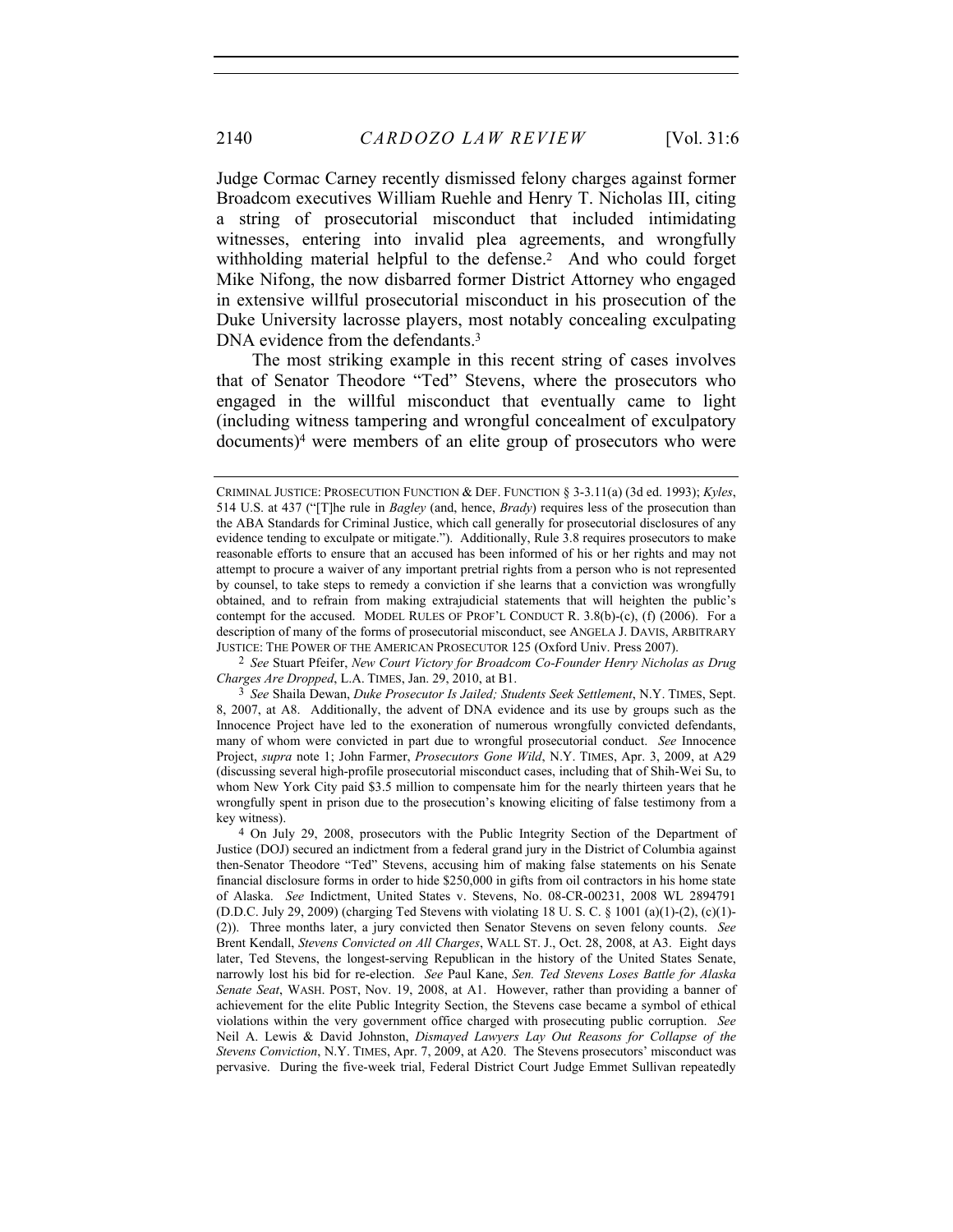themselves charged with ferreting out public corruption—the Public Integrity Section of the Department of Justice. The challenging questions raised by the misconduct in such cases are: What leads otherwise ethical prosecutors to engage in misconduct, and how can such misconduct be prevented in the future?

Social cognitive theory, which considers both cognitive and situational influences upon behavior,<sup>5</sup> is a natural fit to analyze prosecutorial misconduct, and a growing literature of legal scholarship has used social cognitive theory as such a lens.<sup>6</sup> However, such scholarship has focused on prosecutors' biased assimilation of evidence that can lead a prosecutor to unknowingly violate ethical duties.7 Such research has left intentional prosecutorial misconduct largely unexplored. This Article will begin to fill the gap in the current

5 *See, e.g.*, ALBERT BANDURA, SOCIAL FOUNDATIONS OF THOUGHT AND ACTION: A SOCIAL COGNITIVE THEORY (1986).

7 Much of this literature focuses on the phenomenon referred to as "tunnel vision." *See*  Martin, *supra* note 6, at 848; *see also* Susan Bandes, *Loyalty to One's Convictions: The Prosecutor and Tunnel Vision*, 49 HOW. L.J. 475 (2006). While Bandes briefly considers moral disengagement, she focuses instead on cognitive neuroscience and cognitive biases to examine prosecutors' "refusal to consider alternative theories or suspects during the initial investigation, or to accept the defendant's exoneration as evidence of wrongful conviction" due to "fierce loyalty to a particular version of events." *Id.* at 479; *see also* Burke, *Improving Prosecutorial Decision Making*, *supra* note 6; Burke, *Revisiting Prosecutorial Disclosure*, *supra* note 6, at 481, 494; Alafair S. Burke, *Neutralizing Cognitive Bias: An Invitation to Prosecutors*, 2 N.Y.U. J.L. & LIBERTY 512 (2007) (same); Myrna Raeder, *What Does Innocence Have to Do with It?: A Commentary on Wrongful Convictions and Rationality*, 2003 MICH. ST. L. REV. 1315, 1327 (2003) (considering biases that lead to tunnel vision by prosecutors). Social cognitive research has also been used to explain prosecutors' disbelief of defendants' post-conviction evidence of innocence and prosecutors' inflated plea bargaining positions. *See* Alafair S. Burke, *Prosecutorial Passion, Cognitive Bias, and Plea Bargaining*, 91 MARQ. L. REV. 183 (2007).

scolded the prosecutors for making false representations to the court and for withholding exculpatory evidence from the defense. *See* Neil A. Lewis, *Tables Turned on Prosecution in Stevens Case*, N.Y. TIMES, Apr. 8, 2009, at A1. In March 2009, United States Attorney General Eric Holder moved to dismiss the charges against Senator Stevens, stating that lawyers reviewing the case discovered evidence that prosecutors improperly concealed evidence from the defense. *See* Motion of the United States to Set Aside the Verdict and Dismiss the Indictment with Prejudice, United States v. Stevens, No. 08-231 EGS, 2009 WL 83933 (D.D.C. Apr. 1, 2009); *see also* Neil A. Lewis, *Justice Department Moves to Void Stevens Case*, N.Y. TIMES, Apr. 2, 2009, at A1.

<sup>6</sup> *See* Dianne L. Martin, *Lessons About Justice from the "Laboratory" of Wrongful Convictions: Tunnel Vision, the Construction of Guilt, and Informer Evidence*, 70 UMKC L. REV. 847, 848 (2002) (arguing that cognitive biases can lead to "tunnel vision" whereby prosecutors unconsciously "focus on a suspect, select and filter the evidence that will 'build a case' for conviction, while ignoring or suppressing evidence that points away from guilt"); *see also* Alafair S. Burke, *Improving Prosecutorial Decision Making: Some Lessons of Cognitive Science*, 47 WM. & MARY L. REV. 1587 (2006) [hereinafter Burke, *Improving Prosecutorial Decision Making*] (examining cognitive biases that can affect prosecutorial decision-making and proposing reforms to mitigate such biases); Alafair S. Burke, *Revisiting Prosecutorial Disclosure*, 84 IND. L.J. 481, 481, 494 (2009) [hereinafter Burke, *Revisiting Prosecutorial Disclosure*] (proposing a "prophylactic open file rule to effectuate defendants' *Brady* rights" and arguing that current materiality standard under *Brady* "acts upon cognitive biases from which prosecutors, like all human decision makers, suffer").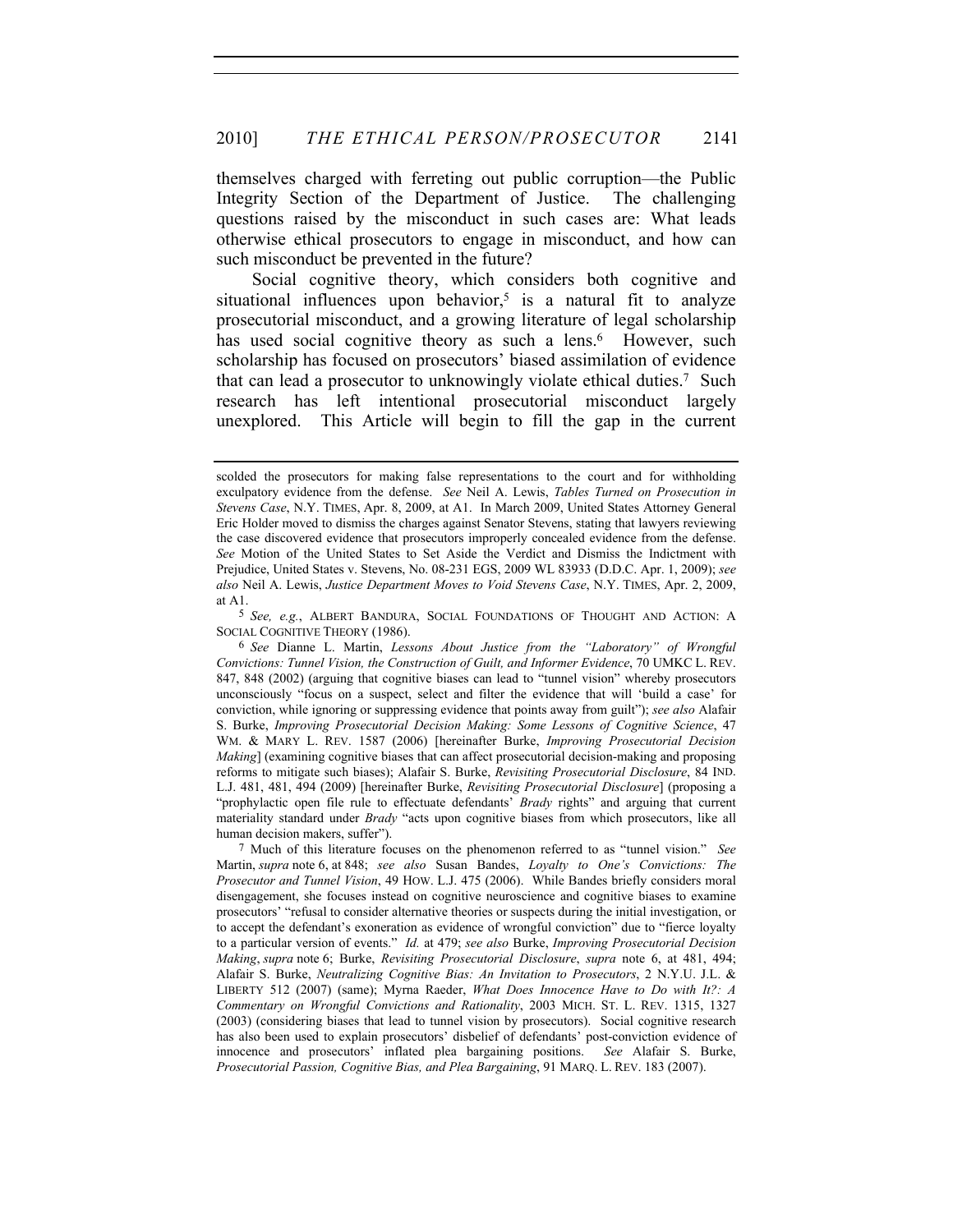literature by employing Albert Bandura's moral disengagement theory as a lens through which to analyze intentional prosecutorial misconduct. This Article will also examine the factors present in the prosecutorial system that may support willful prosecutorial misconduct by encouraging moral disengagement in otherwise ethical prosecutors.

Part I of this Article provides a brief overview of Moral Disengagement Theory. Part II examines the moral disengagement mechanisms present in the prosecutorial system and concludes that certain key aspects of the prosecutorial system encourage otherwise good prosecutors to disengage their morality, which can lead to prosecutorial misconduct. Part III considers possible reforms to the prosecutorial system that could mitigate such moral disengagement.

## I. MORAL DISENGAGEMENT THEORY

A discussion of moral reasoning and moral control pre-supposes that the decision-maker has an internalized code of ethics. In social cognitive theory, an individual's moral standards are constructed through the process of "socialization," whereby the society's standards are adopted "from information conveyed by direct tuition, evaluation of social reactions to one's conduct, and exposure to the self-evaluative standards modeled by others."8 Through self-regulation, a person will engage in actions that conform to her personal conceptions of morality in order to gain self-respect and maintain self-worth. She will refrain from engaging in behavior that is contrary to her internal moral standards, so as to avoid self-condemnation.<sup>9</sup> Social cognitive research has demonstrated that individual decision-makers are highly motivated to maintain moral self-image and avoid self-sanctions.10 As Mark

<sup>8</sup> Albert Bandura et al., *Mechanisms of Moral Disengagement in the Exercise of Moral Agency*, 71 J. PERSONALITY & SOC. PSYCHOL., 364, 364 (1996) (showing positive relationship between moral disengagement and aggression); *see also* Albert Bandura, *Moral Disengagement in the Perpetration of Inhumanities*, 3 PERSONALITY & SOC. PSYCHOL. REV. 193 (1999) [hereinafter Bandura, *Moral Disengagement in the Perpetration of Inhumanities*] (documenting how moral disengagement mechanisms contribute to the perpetration of inhumanities).

<sup>9</sup> Bandura, *Moral Disengagement in the Perpetration of Inhumanities*, *supra* note 8; *see also*  Albert Bandura, *Impeding Ecological Sustainability Through Selective Moral Disengagement,* 2 INT. J. INNOVATION & SUSTAINABLE DEV. 8 (2007) [hereinafter Bandura, *Impeding Ecological Sustainability*] (examining the selective disengagement of moral self-sanctions as an impediment to reversing ecological degradation and explaining that people tend to "do things that give them satisfaction and a sense of self-worth, and refrain from behaving in ways that violate their moral standard because such conduct will bring self-condemnation").

<sup>10</sup> ALBERT BANDURA, SELF-EFFICACY: THE EXERCISE OF CONTROL (1997); Albert Bandura, *Social Cognitive Theory of Moral Thought and Action*, *in* 1 HANDBOOK OF MORAL BEHAVIOR AND DEVELOPMENT 45 (Willam M. Kurtines & Jacob L. Gewirtz eds., Erlbaum 1991); *see also*  Albert Bandura, *Social Cognitive Theory of Self-Regulation*, 50 ORGANIZATIONAL BEHAV. & HUM. DECISION PROCESSES 248 (1991) [hereinafter Bandura, *Social Cognitive Theory of Self-*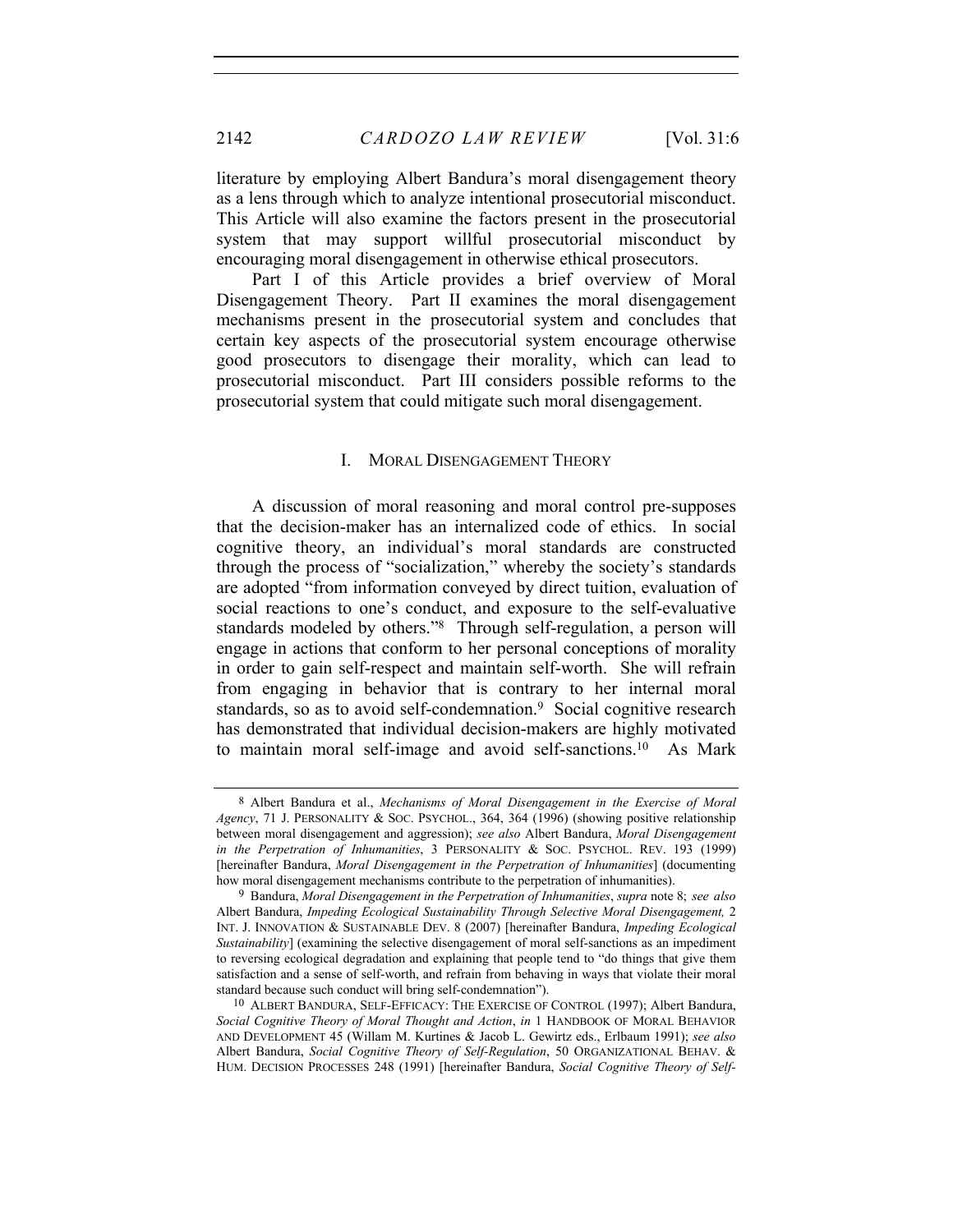Twain aptly stated, "A man cannot be comfortable without his own approval."11

Social cognitive psychologists have shown that while "people can be motivated to engage in actions that violate moral principles," their "moral self-sanctions need to be short-circuited to enable individuals to act immorally" without the cost of self-sanctions.12 Albert Bandura and others have identified and studied the mechanisms that operate to disengage an individual's moral self-sanctions from injurious conduct and thereby "neutralize moral control."13 These moral disengagement mechanisms can be placed in three categories: reconstruing conduct as morally justified, obscuring personal agency, and blaming or dehumanizing victims.14 These mechanisms are particularly potent when present in combination and will "operate in concert rather than isolatedly at both the individual and social systems level."15

Empirical work has shown that an individual's "level of moral disengagement," i.e., the person's tendency to engage in moral disengagement mechanisms, is an accurate predictor of the person's level of aggression and anti-social behavior.<sup>16</sup> Once a person's moral self-sanctions for harmful behavior toward a target are disengaged, moral control is weakened, and the actor may then engage in a process Bandura calls "gradualistic moral disengagement,"17 whereby "the level

*Regulation*].

<sup>11</sup> MARK TWAIN, *What Is Man?*, *in* WHAT IS MAN? AND OTHER ESSAYS 1, 17 (1917).

<sup>12</sup> Jo-Ann Tsang, *Moral Rationalization and the Integration of Situational Factors and Psychological Processes in Immoral Behavior*, 6 REV. GENDER PSYCHOL. 25, 25, 34 (2002) (presenting "a model of evil behavior demonstrating how situational factors that obscure moral relevance can interact with moral rationalization and lead to a violation of moral principles").

<sup>13</sup> Bandura, *Impeding Ecological Sustainability*, *supra* note 9, at 24 (examining the selective disengagement of moral self-sanctions as an impediment to reversing ecological degradation); *see also* Albert Bandura, *Failures in Self-Regulation: Energy Depletion or Selective Disengagement?*, 7 PSYCHOL. INQUIRY 20 (1996) [hereinafter Bandura, *Failures in Self-Regulation*]; Bandura, *Moral Disengagement in the Perpetration of Inhumanities*, *supra* note 8; Bandura, *Social Cognitive Theory of Self-Regulation*, *supra* note 10; Bandura et al., *supra* note 8; Michael J. Osofsky et al., *The Role of Moral Disengagement in the Execution Process*, 29 LAW & HUMAN BEHAV. 371, 372 (2005).

<sup>14</sup> Bandura, *Impeding Ecological Sustainability*, *supra* note 9, at 10; *see also* Bandura, *Failures in Self-Regulation*, *supra* note 13; Bandura, *Moral Disengagement in the Perpetration of Inhumanities*, *supra* note 8; Bandura, *Social Cognitive Theory of Self-Regulation*, *supra* note 10; Bandura et al*.*, *supra* note 8, at 367 (showing positive relationship between moral disengagement and aggression); Alfred L. McAlister et al., *Mechanisms of Moral Disengagement in Support of Military Force: The Impact of Sept. 11*, 25 J. SOC. & CLINICAL PSYCHOL. 141, 142 (2006); Osofsky et al., *supra* note 13.

<sup>15</sup> Bandura, *Impeding Ecological Sustainability*, *supra* note 9, at 11.

<sup>16</sup> *See* Bandura et al., *supra* note 8 (showing the positive relationship between moral disengagement and aggression).

<sup>17</sup> Bandura, *Moral Disengagement in the Perpetration of Inhumanities*, *supra* note 8; *see also*  Bandura, *Selective Activation and Disengagement of Moral Control*, 46 J. OF SOCIAL ISSUES 27 (1990) [hereinafter Bandura, *Selective Activation and Disengagement of Moral Control*]. Gradual escalation of harmful behavior was most notably demonstrated in Philip Zimbardo's famous Stanford prison experiment. *See* David Crump, *The Social Psychology of Evil: Can the Law*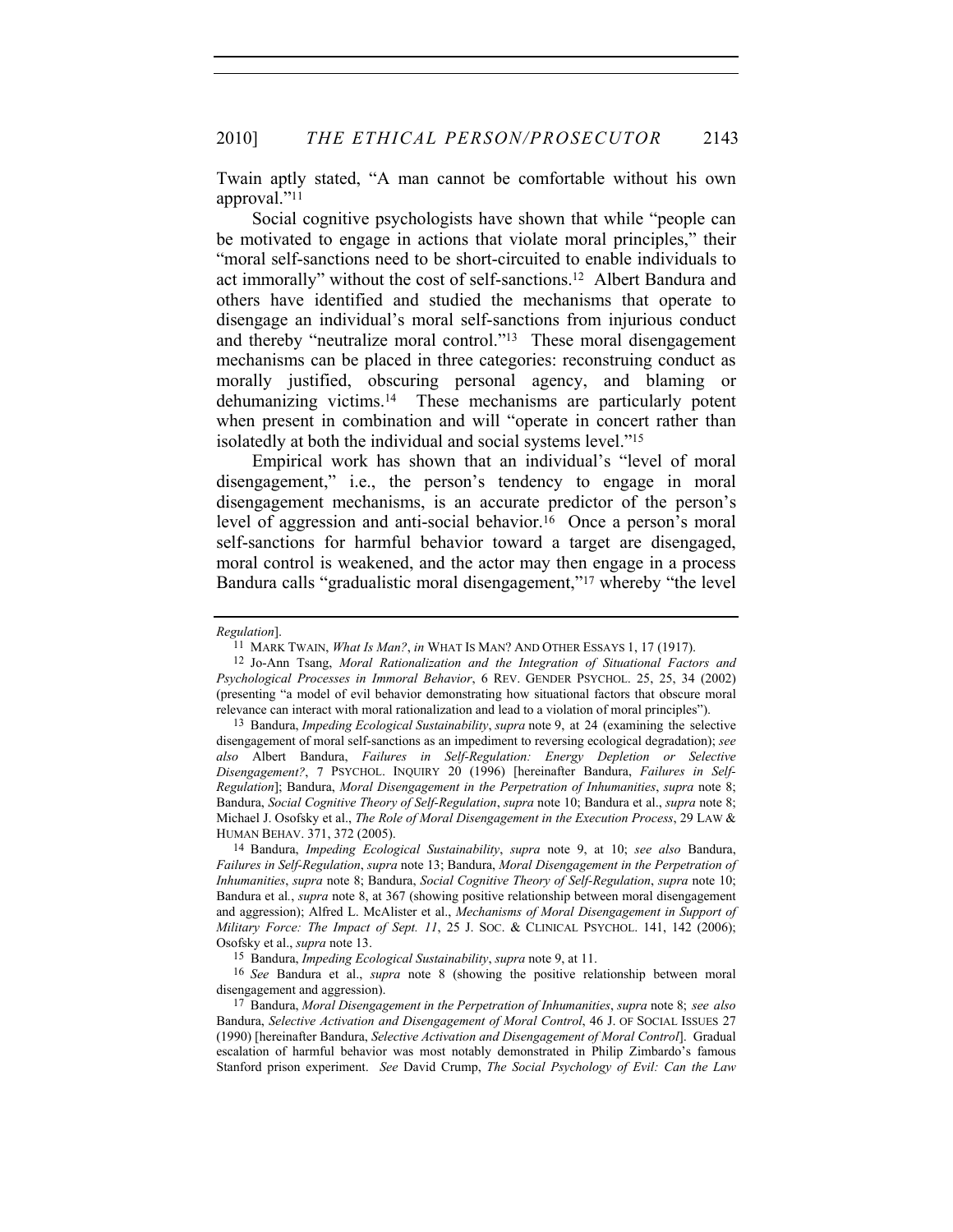of reprehensibility [of the individual's conduct] progressively increases."18 Through this process, an individual will initially "perform questionable acts that [she] can tolerate with little self-censure," and repeat performances of the same act will produce less "discomfort and self-reproof" after each performance.<sup>19</sup>

18 Bandura, *Selective Activation and Disengagement of Moral Control*, *supra* note 17, at 42. The phenomenon of escalating misconduct can be explained through Festinger's related theory of cognitive dissonance. According to cognitive dissonance theory, mental tension is created when one engages in behavior conflicts with her beliefs. *See, e.g.*, Crump, *supra* note 17, at 1444-45; *see also* Daryl J. Bem, *Self-Perception: An Alternative Interpretation of Cognitive Dissonance Phenomena*, 74 PSYCHOL. REV. 183, 187 (1967). In order to reduce the tension caused by the dissonance, individuals will modify their beliefs, aligning their beliefs with their behavior. *See id.* Belief modification that is motivated by dissonance reduction not only changes the way current behavior is perceived, but often results in permanent changes in future behavior. *See* Jeff Stone & Nicholas C. Fernandez, *How Behavior Shapes Attitudes: Cognitive Dissonance Processes*, *in* ATTITUDES AND ATTITUDE CHANGE 313, 316 (William D. Crano & Radmila Prislin eds., 2008) ("The psychological processes by which people restore consistency among cognitions can lead to enduring and meaningful changes . . . .").

19 Bandura, *Selective Activation and Disengagement of Moral Control*, *supra* note 17, at 42. Studies on "desensitization," which have demonstrated that the more one is exposed to depictions of violence, the less one will become emotionally aroused by it, shed further light on the phenomenon of escalation of wrongdoing. *See, e.g.*, Bruce D. Barthalow et al., *Chronic Video Game Exposure and Desensitization to Violence: Behavioral and Event-Related Brain Potential Data*, 42 J. EXPERIMENTAL SOC. PSYCHOL. 532, 537 (2006) (finding that exposure to violence can result in violence desensitization, which places individuals at an increased risk of future violent conduct); Nicholas L. Carnagey et al., *The Effect of Video Game Violence on Physiological Desensitization to Real-Life Violence*, 43 J. EXPERIMENTAL SOC. PSYCHOL. 489, 490 (2007). According to Stelios Zyglidopoulos, the escalation of corrupt conduct takes place because people tend to overcompensate when rationalizing their behavior. *See* Stelios C. Zyglidopoulos et al., *Rationalization, Overcompensation and the Escalation of Corruption in Organizations*, 84 J. BUS. ETHICS 65 (2009). Using the case of the 2001 Enron corruption as an example, the authors observed that the Enron executives used rationalizations that were out of proportion to the initial fraud. The executives used grandiose statements such as "we do this because we are saving this great firm," which evolved into "we do this because we are saving our great economy," to justify their behavior. *Id.* at 5. Zyglidopoulos explained that these explanations, despite their apparent pompous assertions, are not irrational; rather, they are the natural consequence of uncertainty. *Id.* They explained that people are likely to take a "better safe than sorry" approach, providing rationalizations that are greater than necessary to justify the act. *Id.* As the authors explained, however, "[w]hen the rationalization is bigger than the initial corrupt act, the way is paved for further and more extensive corruption since such acts already have . . . an ideological cover." *Id.* at 6. The rationalization allows the actor to engage in further corrupt acts that surpass the scope of original rationalization. *Id.* To justify these further acts the

*Prevent Groups from Making Good People Go Bad?*, 2008 BYU L. REV. 1441, 1445-46 (2008). In his study, Zimbardo recreated a prison environment in the basement of a Stanford University building wherein he recruited randomly chosen male college students to participate in the study, randomly assigned them to act as either prisoners or guards, and gave them great latitude in determining how to behave. *See id*. at 1446; PHILIP G. ZIMBARDO, THE LUCIFER EFFECT: UNDERSTANDING HOW GOOD PEOPLE TURN EVIL 23-94 (2007). The students assigned to the role of prison guards conformed their attitudes to fit their punitive roles and "imposed increasingly degrading punishments upon 'prisoners[,]'" so much so that Zimbardo was forced to end the experiment prematurely. *See* Philip G. Zimbardo et al., *Reflections on the Stanford Prison Experiment: Genesis, Transformations, Consequences*, *in* OBEDIENCE TO AUTHORITY: CURRENT PERSPECTIVES ON THE MILGRAM PARADIGM 193 (Thomas Blass ed., 2000); *see also*  Craig Haney et al., *A Study of Prisoners and Guards in a Simulated Prison*, NAVAL RES. REV. (1973).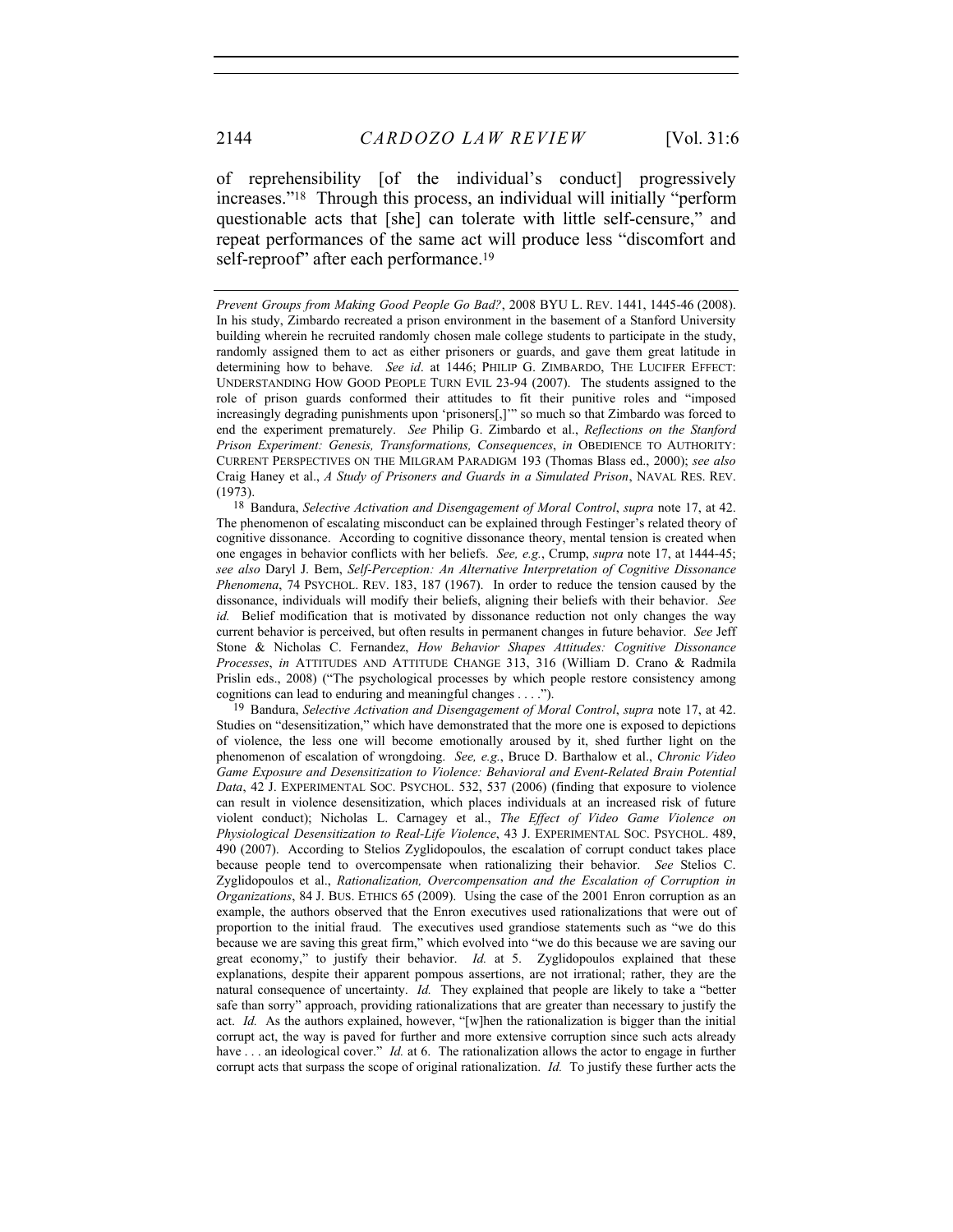An individual's level of moral disengagement from self-sanctions for engaging in particular conduct can be affected by the role the individual plays within the particular social structure.20 Even those who begin as idealistic may become morally disengaged over time when operating within an environment with social constructs that foster moral disengagement. For example, Osofsky, Bandura, and Zimbardo recently examined randomly selected prison personnel and found that members of execution teams who were not self-selected but rather were assigned to such duty showed higher levels of moral disengagement than those less involved or not involved in the execution process.21 Osofsky's study also found that members of the prison's emotional support teams generally began their employment with high levels of moral engagement, yet became increasingly morally disengaged as involvement in the execution process increased.22

21 *See* Osofsky et al., *supra* note 13, at 382.

actor is forced to provide yet another rationalization, which will again overcompensate for the wrong. *Id.*

<sup>20</sup> *See, e.g.*, Osofsky et al., *supra* note 13, at 388 (finding "gradual transformation of members of the [psychological] support team from being moral engagers to moral disengagers with increasing participation in executions"); *see also* Celia Moore, *Moral Disengagement in Processes of Organizational Corruption*, 80 J. BUS. ETHICS 129, 131 (2008) (examining how "mechanisms of moral disengagement help to initiate, facilitate, and perpetuate corruption in organizations"). Legal scholars have applied moral disengagement theory on a social systems level to identify conditions structured into the criminal justice system that encourage moral disengagement in capital juries*. See* Craig Haney, *Violence and the Capital Jury: Mechanisms of Moral Disengagement and the Impulse to Condemn to Death*, 49 STAN. L. REV. 1447, 1447 (1997); *see also* H. Mitchell Caldwell & Thomas W. Brewer, *Death Without Due Consideration?: Overcoming Barriers to Mitigation Evidence By "Warming" Capital Jurors to the Accused*, 51 HOW. L.J. 193, 247 (2008). Such disengagement has also been studied in the context of mental heath professionals who are involved in capital cases. *See* Donald P. Judges, *The Role of Mental Health Professionals in Capital Punishment: An Exercise in Moral Disengagement*, 41 HOUS. L. REV. 515 (2004).

<sup>22</sup> *Id.* at 384-85; *see also* Albert Bandura, *The Evolution of Social Cognitive Theory*, *in*  GREAT MINDS IN MANAGEMENT: THE PROCESS OF THEORY DEVELOPMENT 9, 22 (Ken G. Smith & Michael A. Hitt eds., 2005) (examining the "form that moral disengagement takes and the justificatory exonerations and social arrangements that facilitate their use in different detrimental corporate practices"); *see also* Albert Bandura et al., *Corporate Transgressions*, *in* ETHICS IN THE ECONOMY: HANDBOOK OF BUSINESS ETHICS 151, 151, 162 (László Zsolnai ed., 2002) (discussing the process by which corporate managers selectively disengage moral self-sanctions from their transgressive conduct); Albert Bandura, *Selective Exercise of Moral Agency*, *in* NURTURING MORALITY 37 (Theresa A. Thorkildsen & Herbert J. Walberg eds., 2004); Bandura, *Moral Disengagement in the Perpetration of Inhumanities*, *supra* note 8; Jenny White et al., *Moral Disengagement in the Corporate World*, 16 ACCOUNTABILITY IN RES. (2009).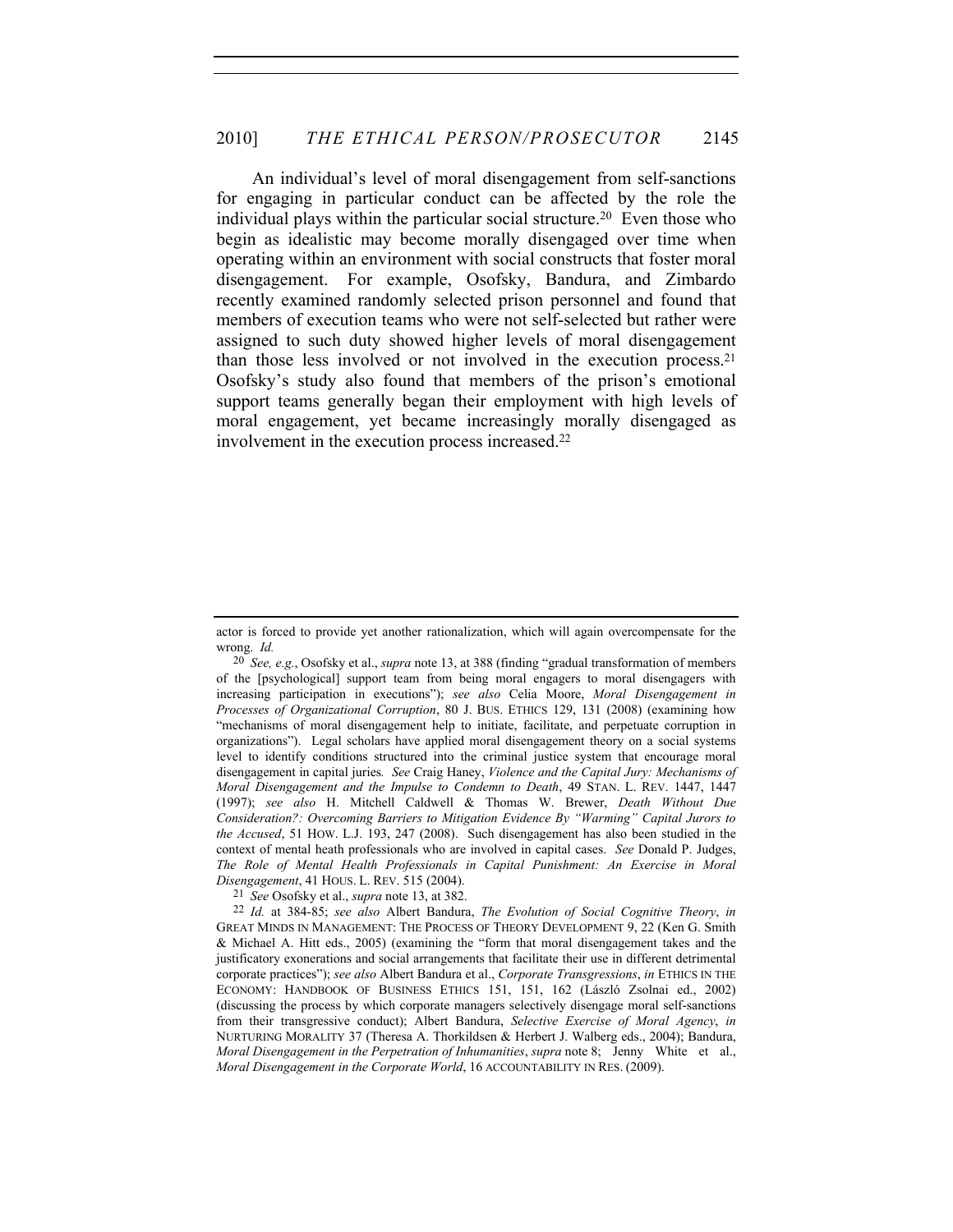# II. MECHANISMS DISENGAGING PROSECUTORS' SELF-SANCTIONS FOR MISCONDUCT

#### A. *The Ethical Prosecutor and the Competing Motivation to Win*

Prosecutors wield enormous power. They possess almost unfettered discretion in certain key decisions, such as who to charge for what crime, whether to seek the death penalty, and whether to permit a plea.23 They often possess greater resources than their defense attorney counterparts,24 and because they "represent[] the community, [they] commonly carr[y] more influence with juries than attorneys allied solely with individual clients."<sup>25</sup> Given this power and discretion, prosecutors occupy a special position of trust as "minister[s] of justice,"26 a responsibility that "carries with it specific obligations to see that the defendant is accorded procedural justice and that guilt is decided upon the basis of sufficient evidence."  $27$  As the Supreme Court explained in an oft-cited quote:

The [prosecutor] is the representative not of an ordinary party to a controversy, but of a sovereignty whose obligation to govern impartially is as compelling as its obligation to govern at all; and whose interest, therefore, in a criminal prosecution is not that it shall win a case, but that justice shall be done. As such, he is in a peculiar and very definite sense the servant of the law, the twofold aim of which is that guilt shall not escape or innocence suffer. He may prosecute with earnestness and vigor—indeed, he should do so. But, while he may strike hard blows, he is not at liberty to strike foul ones. It is as much his duty to refrain from improper methods calculated to produce a wrongful conviction as it is to use every legitimate means to bring about a just one.<sup>28</sup>

The "doing justice" standard could be subject to many interpretations, and some prosecutors may believe that they are "doing

25 Fred C. Zacharias, *Structuring the Ethics of Prosecutorial Trial Practice: Can Prosecutors Do Justice?*, 44 VAND. L. REV. 45, 59 (1991).

26 MODEL RULES OF PROF'L CONDUCT R. 3.8 cmt. (2000).

27 *Id.*

<sup>23</sup> As both Paul Butler and Angela Davis both point out, line prosecutors possess less discretion than their elected or appointed supervisor. *See* PAUL BUTLER, LET'S GET FREE: A HIP-HOP THEORY OF JUSTICE 118 (2009); DAVIS, *supra* note 1.

<sup>24</sup> DAVID LUBAN, LAWYERS & JUSTICE: AN ETHICAL STUDY 79 (explaining that in the United States, for indigent cases, defense attorneys often receive less than half the financial resources that are available to the prosecution, and arguing that the disparity between prosecutor and defense resources prevents the presumed equal advocacy by the opposing sides); *see also*  THE SPANGENBERG GROUP, THE TENNESSEE JUSTICE PROJECT'S SUMMARY ANALYSIS OF: RESOURCES OF THE PROSECUTION AND INDIGENT DEFENSE FUNCTIONS IN TENNESSEE (2007), http://www.thejusticeproject.org/wp-content/uploads/spangenberg-summary-analysis.pdf.

<sup>28</sup> Berger v. United States, 295 U.S. 78, 88 (1935).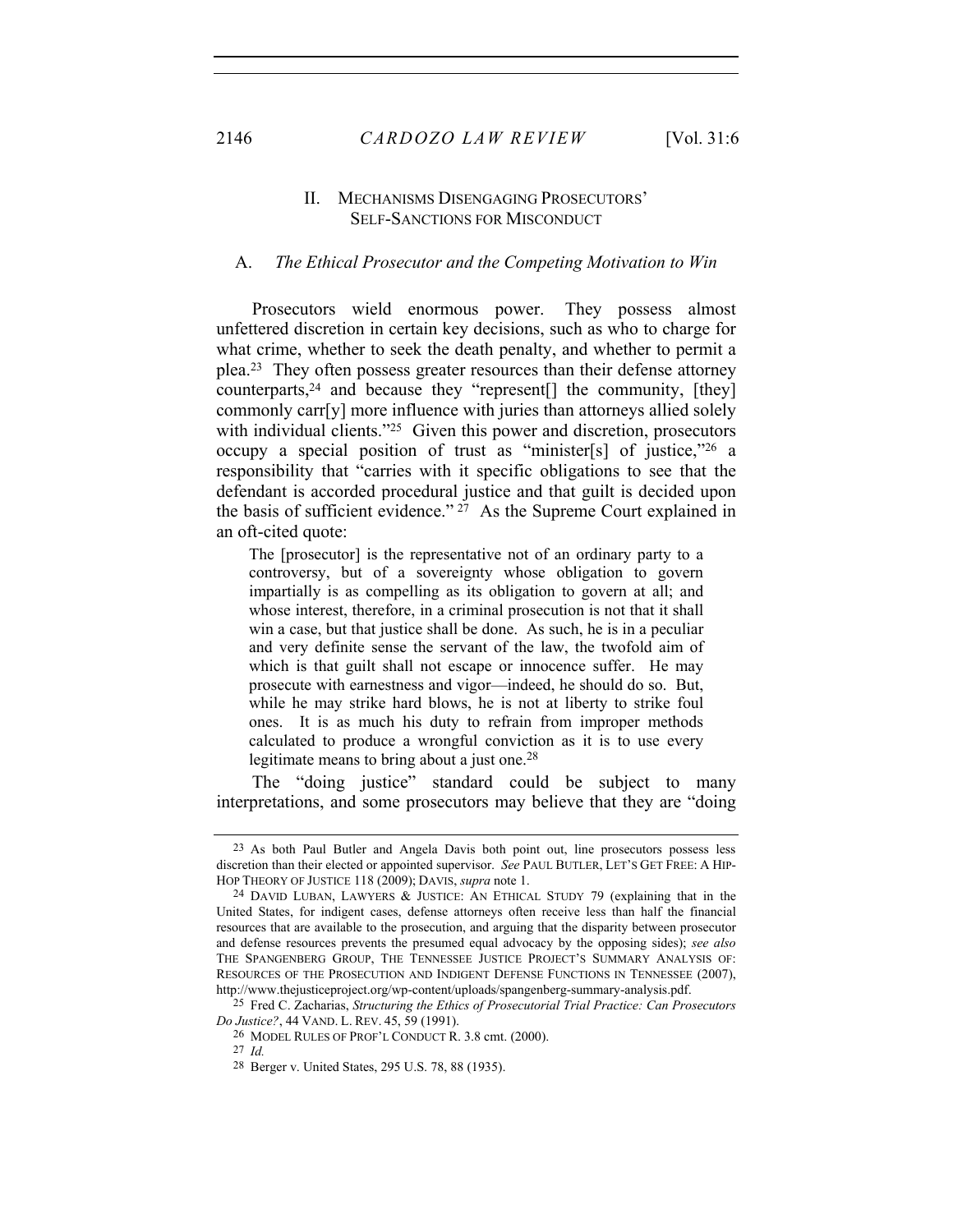justice" when they keep defendants they believe to be guilty off the street, even if they need to engage in procedural misconduct to ensure convictions. However, prosecutors who believe that they are serving a higher good when they engage in prosecutorial misconduct have an internal ethical code that is out of sync with the prosecutors' ethical obligations. Furthermore, prosecutors take an oath of office swearing to uphold the law, and every prosecutor is expected to conform her personal ethical code to the baseline ethical code that is established by law. I believe most prosecutors join the profession intending to prosecute honestly, fairly, and in accordance with the ethical rules applicable to the office. Therefore, the focus of this Article is: Can these "ethical people" remain ethical as prosecutors? More specifically, does the current prosecutorial system encourage these "ethical people" to remain ethical as prosecutors, and if not, how can it be reformed?

Some legal scholars who have considered whether a "good person" can be a good prosecutor have answered the question with skepticism. Abbe Smith believes that well-intentioned prosecutors, whom she defines as those who are "conscientious, prudent, and sociallyconscious,"29 are too often corrupted by public and institutional pressure to win, as well as by a tendency toward self-importance and cynicism that is bred by the prosecutors' role and institutional culture. She concludes that "[t]he desire to win inevitably wins out over matters of procedural fairness, such as disclosure."30

While I do not believe that all prosecutors succumb to the desire to win at the expense of their ethical standards, extensive scholarly work has focused on the pressures that induce some prosecutors to engender what has been called a "conviction psychology,"<sup>31</sup> which is the desire to seek convictions, "even when doing so may subvert justice."<sup>32</sup> Such work has focused primarily on the institutional pressures that lead to the conviction mentality. Prosecutors' careers are directly hampered or

<sup>29</sup> Abbe Smith, *Can You Be a Good Person and a Good Prosecutor?*, 14 GEO. J. LEGAL ETHICS 355, 374-75 (2001). Paul Butler considers a similar question in his recent book, where he considers whether a "good person" who he describes as one who is "concerned with economic and racial justice" and wants to "help resolve unfairness in the criminal justice system," *should* be a prosecutor. *See* BUTLER, *supra* note 23, at 101-02. While stopping short of arguing that wellintentioned prosecutors are corrupted to the point of prosecutorial misconduct, Professor Butler concludes that good people often "get derailed for three reasons: the adversarial system, law-andorder culture, and the politics of crime." *Id.* at 114.

<sup>30</sup> Smith, *supra* note 29, at 390.

<sup>31</sup> *See, e.g.*, George T. Felkenes, *The Prosecutor: A Look at Reality*, 7 SW. U. L. REV. 98, 110 (1975) ("The prosecutor who displays 'conviction psychology' thinks of the defendant as guilty, and reasons that an innocent person would not be introduced into the system. He sees the judicial system as the means through which he must work in order that the guilty might receive their proper punishment. . . . The result of these attitudes is a deterioration of the ideal purpose of the prosecutor—to seek justice.").

<sup>32</sup> Keith A. Findley & Michael S. Scott, *The Multiple Dimensions of Tunnel Vision in Criminal Cases*, 2006 WIS. L. REV. 291, 328.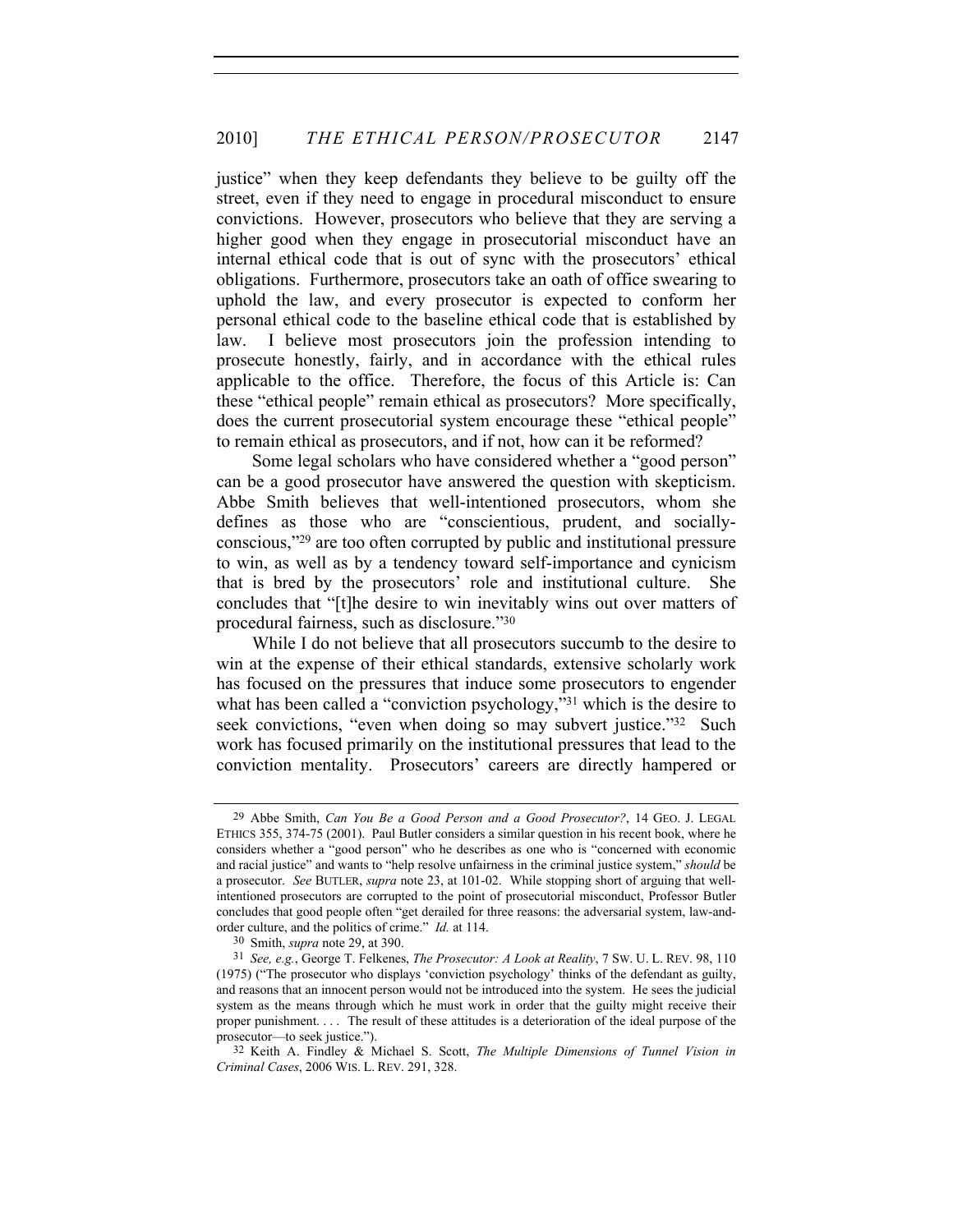enhanced by their conviction rates. In most jurisdictions, the prosecutors who obtain "the highest conviction rates (and, thus, reputations as the best performers) stand the greatest chance for advancement internally."33 Prosecutors' offices keep track of individual prosecutors' conviction rates as a "motivational device—for example, by internally distributing attorneys' 'batting averages,' or listing each lawyer by name on a bulletin board with a series of stickers reflecting the conclusions of their recent cases (green for convictions and red for acquittals)."34 Prosecutors' offices also use conviction records to justify their budgets.35

Contributing to the institutional pressure to convict is the public pressure to convict. As Findley and Scott have discussed, while the public views the police force as having a broader mandate, the public sees the role of the prosecutor as limited to prosecuting offenders.<sup>36</sup> It is understandable, then, that prosecutors rely on their conviction rates as evidence that they are capable and tough on crime in both their campaigns for re-election as well as in their future political campaigns.37

This focus on conviction rate can be self-reinforcing. As Daniel Medwed has discussed, "[a]s members of organizations that hail convictions . . . prosecutors may begin to internalize the emphasis placed on conviction rates and view their win-loss record as a symbol of their self-worth."38 Professor Paul Butler recently described his own experience as a former prosecutor, explaining:

My aspirations of changing the system got shot down because I liked winning too much, and I was good at it. I wanted to be well regarded by my peers, to be successful in my career, and to serve my community. And the way to do that, I learned on the job, was to send as many people to jail as I could. I wasn't so much hoodwinked as seduced.39

<sup>33</sup> Daniel S. Medwed, *The Zeal Deal: Prosecutorial Resistance to Post-Conviction Claims of Innocence*, 84 B.U. L. REV. 125, 134-35 (2004); *see also* Bandes, *supra* note 7, at 484. Others have suggested, however, that it is not the rate of conviction that is correlated with career advancement, but rather the length of the resulting prison sentence. *See, e.g.*, Richard T. Boylan, *What Do Prosecutors Maximize? Evidence from Careers of U.S. Attorneys*, 7 AM. L. & ECON. REV. 379, 396 (2005).

<sup>34</sup> Daniel S. Medwed, *The Prosecutor as Minister of Justice: Preaching to the Unconverted From the Post-Conviction Pulpit*, 84 WASH. L. REV. 35, 44 (2009).

<sup>35</sup> *Id.* at 45.

<sup>36</sup> Findley & Scott, *supra* note 32, at 327.

<sup>37</sup> *See, e.g.*, Stephanos Bibas, *Plea Bargaining Outside the Shadow of Trial*, 117 HARV. L. REV. 2463, 2472 (2004) (discussing prosecutors' use of conviction rates in their campaigns for re-election as district attorneys, as well as future campaigns for higher political office); *see also*  Medwed, *supra* note 33, at 151-56 (discussing prosecutors' focus on conviction rates in reelection campaigns as well as in campaigns for higher office).

<sup>38</sup> Medwed, *supra* note 33, at 138.

<sup>39</sup> BUTLER, *supra* note 23, at 105.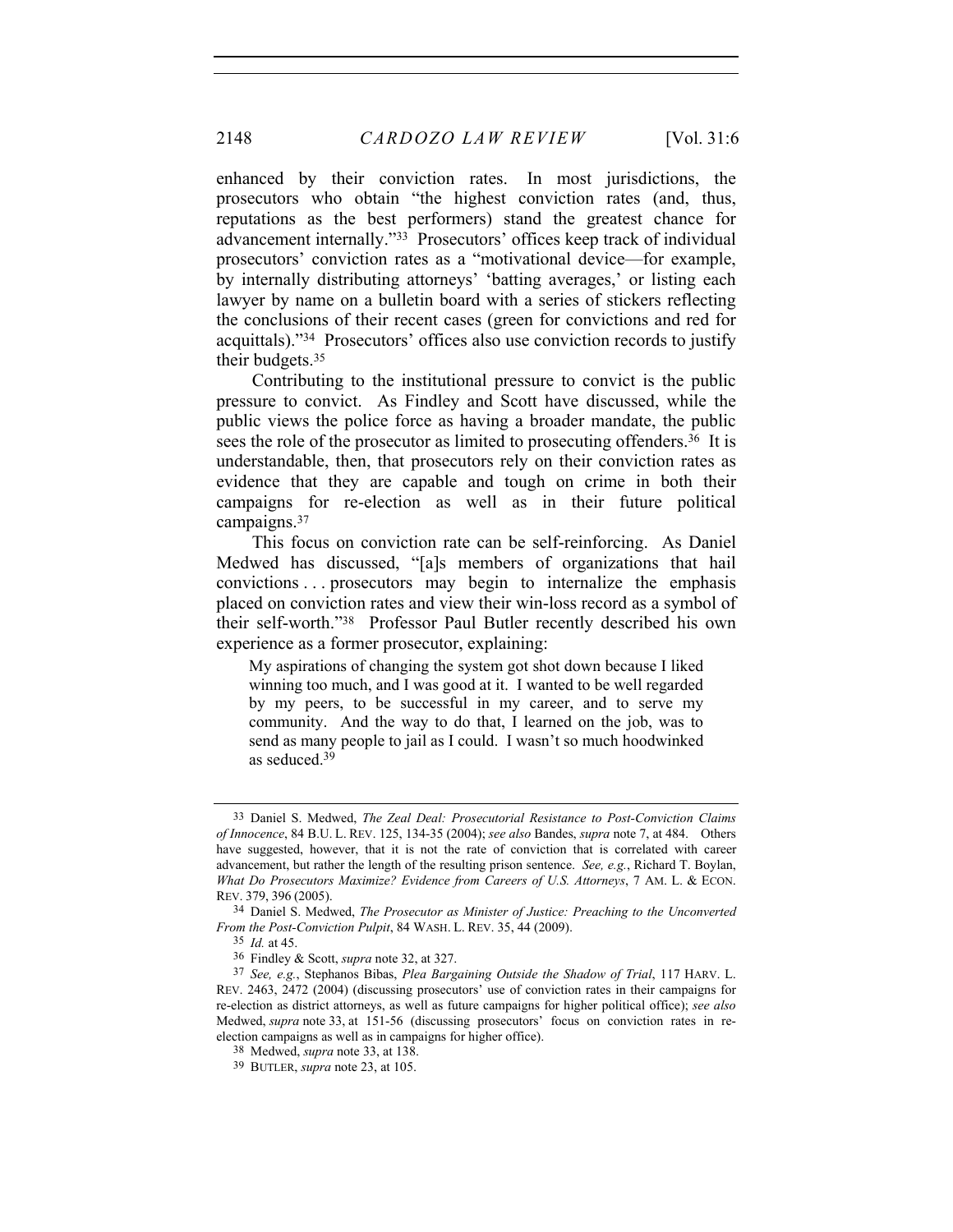Empirical data confirms that "the more experience a prosecutor has, the more likely he or she is to express an interest in obtaining convictions over an interest in doing justice."40

In light of such strong motivation to convict, the prosecutorial system should provide adequate support for the ethical prosecutors' countervailing desire to adhere to her internal code of ethics. However, an analysis of the prosecutorial system demonstrates that mechanisms exist in the prosecutorial structure that encourage moral disengagement in prosecutors. Specifically, the prosecutorial system encourages moral disengagement in prosecutors by providing a vague, but powerful, moral justification for potential wrongdoing, by obscuring prosecutors' personal agency, and by depersonalizing defendants.

# B. *Moral Justification*

The first set of disengagement mechanisms serves to "transform harmful practices into worthy ones through social and moral justification  $\dots$  ."<sup>41</sup> The prosecutor's duty to see that "justice shall be done"42 provides a strong moral justification for the prosecutor's actions as a zealous advocate on behalf of "the people," including victims, police, and the public. This moral justification necessarily provides an exonerative umbrella for the prosecutor's actions, as some disengagement from self-sanctions is necessary for a prosecutor to fulfill her role. While a person's moral self-sanctions may otherwise be activated if she deprived another person of her liberty or life, the prosecutor's self-sanctions must be disengaged from this otherwise inhibited conduct in order for her to function within her role as prosecutor.

While a sense of having the moral high-ground may provide some needed exoneration from engaging in otherwise harmful behavior, a sense of moral superiority can be dangerous without specific guidance. A recent social science study of students and cheating found that the "worst" cheaters were students who demonstrated a strong sense of moral superiority and considered cheating ethically justifiable.<sup>43</sup> The study's authors determined that those who considered themselves most moral believed their classroom cheating was justified because they

<sup>40</sup> Findley & Scott, *supra* note 32, at 329, (discussing George T. Felkenes's study, which reported survey data of district attorneys).

<sup>41</sup> Bandura, *Impeding Ecological Sustainability*, *supra* note 9, at 10 (examining the selective disengagement of moral self-sanctions as an impediment to reversing ecological degradation).

<sup>42</sup> Berger v. United States, 295 U.S. 78, 88 (1935).

<sup>43</sup> *See* Scott J. Reynolds & Tara L. Ceranic, *The Effects of Moral Judgment and Moral Identity on Moral Behavior: An Empirical Examination of the Moral Individual*, 92 J. APPLIED PSYCHOL. 1610, 1621-22 (2007).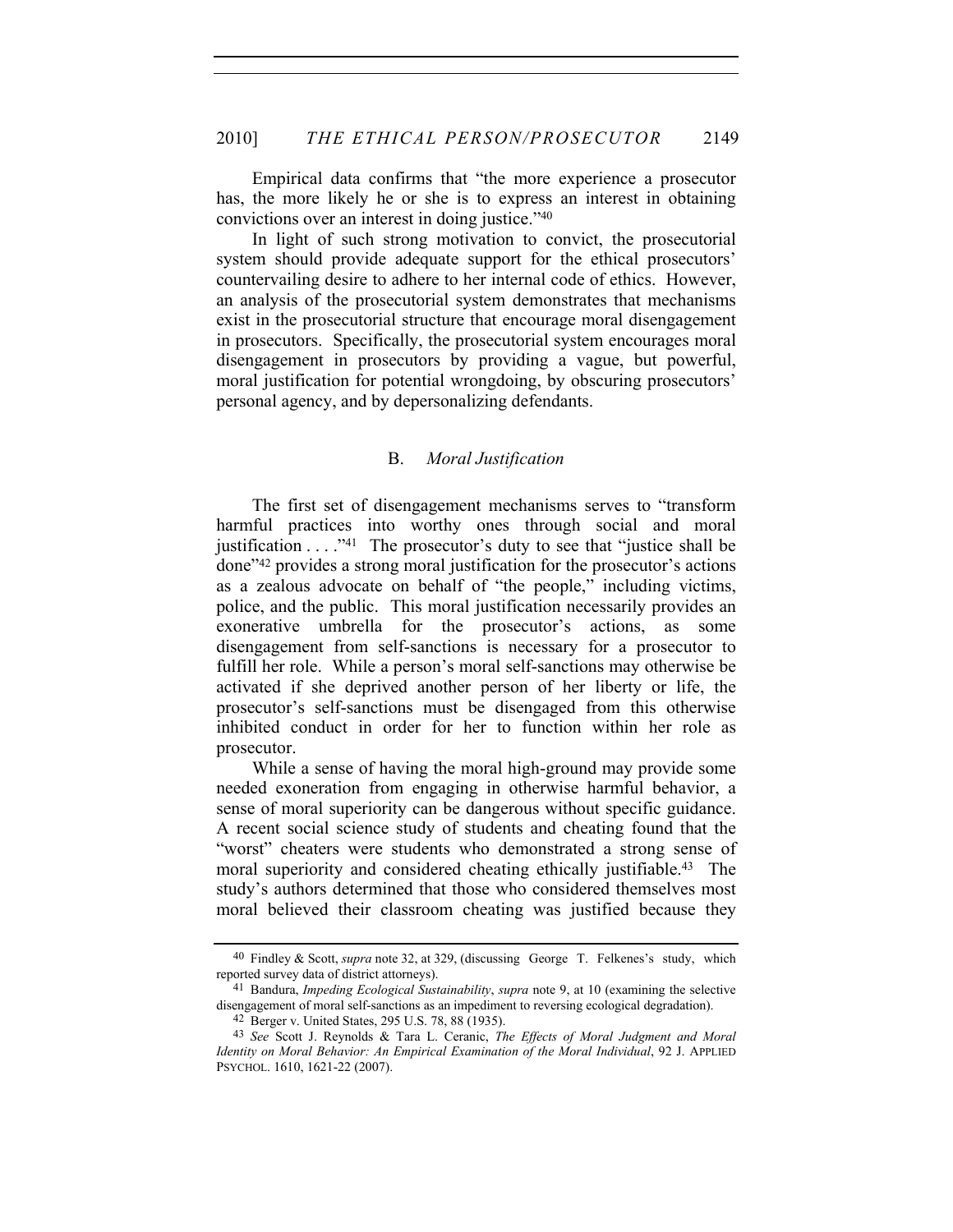would contribute the most value to society if successful in school.<sup>44</sup> To counter this sense of moral justification, the authors discussed the need for specific guidelines and training to ensure that those with high moral purpose do not pursue illegitimate means in order to accomplish their moral ends.45

Rather than providing specific guidance to prosecutors, the *American Bar Association's Model Rules of Professional Conduct* and the Supreme Court provide little explanation of what it means to be a minister of justice,<sup>46</sup> and the ethical standards that do exist to guide prosecutors' conduct are not enforced.47 Prosecutors "rarely receive ethical sanctions for their misconduct, even when it leads to wrongful conviction."48 In fact, "an investigation by the Center for Public Integrity revealed only forty-four cases (between 1970 and 2003) in

48 Jane Campbell Moriarty, *"Misconvictions," Science, and the Ministers of Justice*, 86 NEB. L. REV. 1, 29 (2007). One striking example of the lack of consequences for prosecutors comes from California, where the judges are required to report prosecutorial misconduct to the attorney disciplinary board, in the event that the judge reverses a conviction based upon such wrongdoing. The California Commission on the Fair Administration of Justice, in conjunction with Professor Cookie Ridolfi of Santa Clara University School of Law, studied 2130 California cases over a ten-year period ending in 2006, in which claims of prosecutorial misconduct were raised. In 443 of the cases, the court had concluded that prosecutorial misconduct did occur. In 390 of these cases, the court concluded the misconduct was harmless error and affirmed the conviction. In fifty-three cases, the misconduct resulted in a reversal of the conviction. However, in none of the cases did the judge report the prosecutor to the disciplinary committee. *See* CAL. COMM'N ON THE FAIR ADMIN. OF JUSTICE, REPORT AND RECOMMENDATIONS ON REPORTING MISCONDUCT (FORMERLY TITLED PROFESSIONAL MISCONDUCT AND ACCOUNTABILITY OF PROSECUTORS AND DEFENSE LAWYERS) (2007), http://www.ccfaj.org/documents/reports/prosecutorial/official/ OFFICIAL%20REPORT%20ON%20REPORTING%20MISCONDUCT.pdf. In another startling example, Ken Armstrong and Maurice Possley studied eleven thousand cases involving prosecutorial misconduct between 1963 and 1999 and found widespread concealment of exculpatory evidence and presentation of false evidence. *See* Ken Armstrong & Maurice Possley, *The Verdict: Dishonor*, CHI. TRIB., Jan. 10, 1999, at C1, *available at*  http://www.chicagotribune.com/news/watchdog/chi-020103trial1,0,1561461,full.story. Yet, none of the prosecutors who engaged in the misconduct were convicted of a crime or barred from practicing law, and many of the prosecutors actually advanced significantly in their careers. *See id.*; *see also* DAVIS, *supra* note 1, at 135-36; Ellen Yaroshefsky, *Wrongful Convictions: It Is Time to Take Prosecution Discipline Seriously*, 8 UDC/DCSL L. REV. 275, 278-79 (2004) ("With rare exception, there has been no discipline for egregious instances of misconduct that led to these convictions."); BUTLER, *supra* note 23, at 118 (explaining that "[t]here are few risks to being overaggressive—even when prosecutors cross the line" and citing as support that "[s]ince 1976, approximately 120 people who received death sentences were later found to be innocent," and while the prosecutors were "responsible for these wrongful convictions," none were disciplined).

<sup>44</sup> *See* Jeanna Bryner, *Oddly, Hypocrisy Rooted in High Morals*, LIVESCIENCE, Nov. 14, 2007, http://www.livescience.com/strangenews/071114-cheating-basics.html (featuring an interview with Reynolds discussing the study).

<sup>45</sup> *Id.*

<sup>46</sup> *See* Zacharias, *supra* note 25, at 46.

<sup>47</sup> While various professional associations like the American Bar Association and the National District Attorneys Association, have promulgated more specific ethical guidelines for prosecutors, such standards are merely aspirational, and prosecutors need not adhere to them or even consider them. For a discussion of such standards, see DAVIS, *supra* note 1, at 15-16, 148- 49.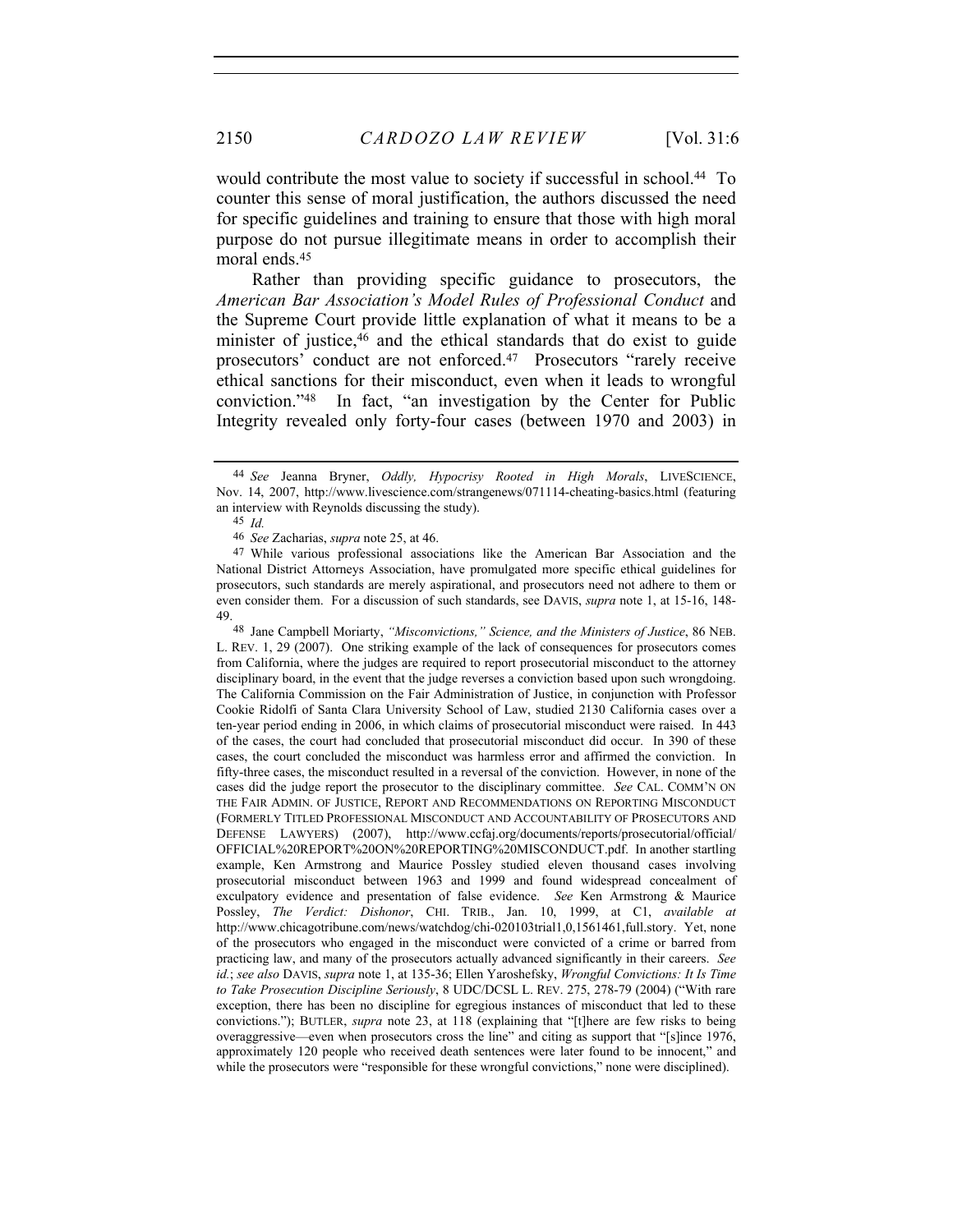which prosecutors faced disciplinary proceedings for misconduct."<sup>49</sup> Additionally, "the U.S. Supreme Court provides no remedy for prosecutorial misconduct in cases involving harmless error, and it provides prosecutors immunity from civil lawsuits."50

By encouraging convictions while condoning the violation of ethics rules,51 the prosecutorial system sends the implicit message that prosecutors have a moral mandate to procure convictions at all costs. When an institution provides a moral justification for harmful behavior, an individual's "detrimental conduct is made personally and socially acceptable by portraying it as serving socially worthy or moral purposes."52 This allows people to "act on a moral imperative and preserve their view of themselves as moral agents while inflicting harm on others."53 This not only reduces self-sanctions but also can even result in feelings of personal pride for actions that would otherwise be immoral.54 As Bandura noted, "[o]ver the centuries, much destructive conduct has been perpetrated by ordinary, decent people in the name of righteous ideologies, religious principles, and nationalistic imperatives."55

# C. *Obscuring Personal Agency*

The second set of disengagement mechanisms obscure the causal relationship between the individual's conduct and the outcomes of the

<sup>49</sup> *See* DAVIS, *supra* note 1, at 182.

<sup>50</sup> The Supreme Court has held that prosecutors enjoy absolute immunity and cannot be sued even if acting intentionally, in bad faith, and with malice, when engaged in presenting their cases in court, Imbler v. Pachtman, 424 U.S. 409, 424-31 (1976), but enjoy only qualified immunity during the investigative stages. Burns v. Reed, 500 U.S. 478, 494-96 (1991). In 2009, the Supreme Court granted certiorari and heard oral arguments in *Pottawattamie County v. McGhee*, 130 S. Ct. 1047 (2009), to consider whether prosecutors should enjoy absolute or qualified immunity to civil suits for falsifying evidence during the investigative state that they later used in trial; however, the government settled with the plaintiffs before the Court issued an opinion in the case, necessitating dismissal. *See* David G. Savage, *Prosecutor Conduct Case Before Supreme Court Is Settled*, L.A. TIMES, Jan. 5, 2010, at A9, *available at* http://articles.latimes.com/2010/jan/05/nation/la-na-court-framed5-2010jan05.

<sup>51</sup> Judge Emmet Sullivan, who dismissed the indictment against former Alaskan Senator Ted Stevens, recently appointed an attorney to investigate and potentially prosecute the public integrity prosecutors who engaged in prosecutorial misconduct for obstruction of justice and violating court orders. *See* Neil A. Lewis, *Tables Turned on Prosecution in Stevens Case*, N.Y. TIMES, Apr. 7, 2009. While criminal prosecution for prosecutorial misconduct is therefore theoretically possible, it is far from the prevailing norm.

<sup>52</sup> Bandura, *Moral Disengagement in the Perpetration of Inhumanities*, *supra* note 8, at 194. 53 *Id.*

<sup>54</sup> *See* White et al., *supra* note 22, at 47. *See generally* McAlister et al., *supra* note 14

<sup>(</sup>evaluating the public acceptance of the use of military force against terrorists, both before and after the terrorist attacks on New York City's Twin Towers, using the lens of moral disengagement).

<sup>55</sup> Bandura, *Moral Disengagement in the Perpetration of Inhumanities*, *supra* note 8, at 195.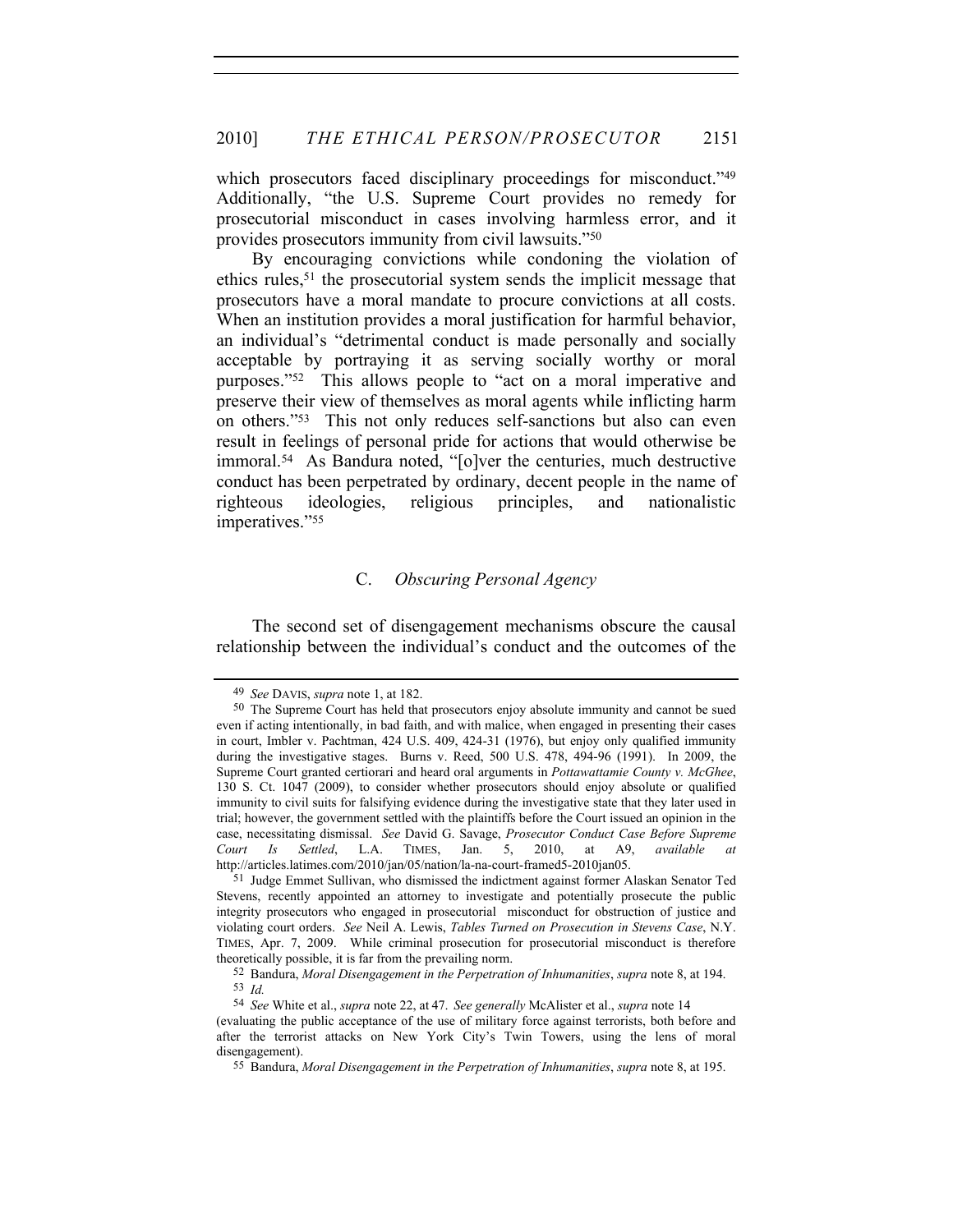behavior. Through these mechanisms, "people are absolved of a sense of personal accountability for harmful practices by displacement and diffusion of responsibility."56

# 1. Displaced Responsibility

When responsibility is displaced, individuals are able to pardon their conduct by perceiving their actions as being ordered by others.57 Perhaps the most famous study demonstrating displacement of responsibility is that conducted by Stanley Milgram.58 In Milgram's seminal study, an authoritative experimenter instructed subjects to administer increasingly intense shocks to "learners," confederates who provided incorrect answers, as a test of the effects of punishment on learning. Milgram found that of forty subjects, twenty-six were willing to comply with the experimenter's command to progress to a dangerously high voltage level.

While prosecutorial misconduct is not directly authorized, as was the conduct in the Milgram experiment, the prosecutorial system may actually encourage prosecutors to "convict at all costs" through what Bandura refers to as "[i]mplicit agreements, insulating social arrangements and authorization by indirection."59 Through intense pressure to convict at all costs, and lack of sanctions for violation of ethical rules, such misconduct is implicitly authorized. As Bandes has explained, "the prosecutor works within a particular institutional environment, which will generate explicit procedures, but will also transmit implicit institutional expectations."60

Such implicit authorization regimes, especially those that are infused with moral justification, can be especially dangerous, because obedient functionaries within implicit authorizing systems, in contrast to actors within direct authorizing systems, "do not cast off all responsibility as if they were mindless extensions of others. [Otherwise], they would perform their duties only when told to do so."<sup>61</sup> As Bandura explains, "[i]t requires a strong sense of responsibility, rooted in ideology, to be a good functionary. . . . The best functionaries are those who honor their obligations to authorities but feel no personal

<sup>56</sup> Bandura, *Impeding Ecological Sustainability*, *supra* note 9, at 10-11.

<sup>57</sup> *See* White et al., *supra* note 22, at 47.

<sup>58</sup> Stanley Milgram, *Behavioural Study of Obedience*, *in* CONFLICT, ORDER & ACTION: READINGS IN SOCIOLOGY 134 (Ed Ksenych & David Liu eds., 3d ed. 2001) (explaining why and when people obey authority).

<sup>59</sup> Bandura, *Moral Disengagement in the Perpetration of Inhumanities*, *supra* note 8, at 197. 60 *See* Bandes, *supra* note 7, at 484.

<sup>61</sup> Bandura, *Moral Disengagement in the Perpetration of Inhumanities*, *supra* note 8, at 197.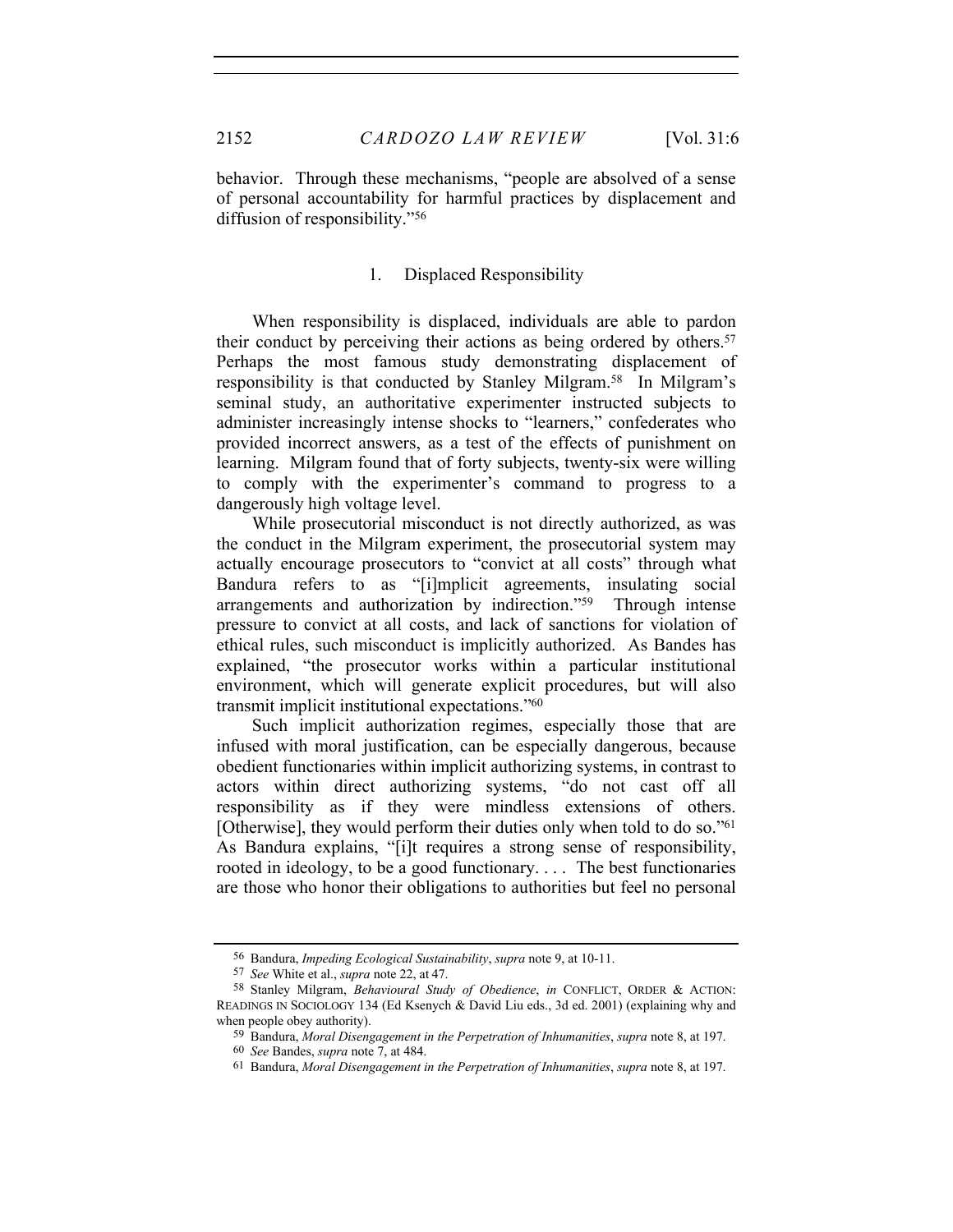responsibility for the harm they cause. They work dutifully to be good at their [wrongdoing]."62

## 2. Diffusion of Responsibility

Similar to displacement of responsibility, the "exercise of moral control is also weakened when personal agency is obscured by diffusing responsibility for detrimental behavior."63 One's sense of responsibility can be diffused, and thereby diminished, by dividing an enterprise into detached subfunctions.64 In his seminal study on disinhibition of aggression through diffusion of responsibility and dehumanization of victims, Bandura found that subjects, when told that the level of shock a victim received would be based on an average shock administered by multiple subjects, were willing to administer a higher shock than those subjects who were told that they would be the sole determinant of the shock amplitude administered.<sup>65</sup> Thus, diffusion of responsibility disinhibited subjects to engage in more injurious behavior.<sup>66</sup>

The criminal justice system diffuses the prosecutor's responsibility by dividing the truth finding function. As Bandes explains, the adversary system "is built on the notion that if each adversary acts zealously on behalf of his client, the truth will come out."67 Because the adversary system parcels out "the search for justice" between "two adversaries acting zealously, with the judge or jury making the final determination," the prosecutor may "come to believe that the obligation to truth will be safeguarded by the system in general."68 This freedom from the personal responsibility to safeguard the defendant's rights, although illusory,69 may disinhibit the prosecutor to pursue his case with increased zealousness and to pursue a conviction, even at the expense of compliance with ethical rules.

<sup>62</sup> *Id.* at 197-98.

<sup>63</sup> *Id.* at 198.

<sup>64</sup> *See id.*

<sup>65</sup> Albert Bandura et al., *Disinhibition of Aggression Through Diffusion of Responsibility and Dehumanization of Victims*, 9 J. RES. IN PERSONALITY 253, 259 (1975) (demonstrating increased subject aggressiveness when subjects were told the magnitude of a shock was based on a group average and when the victim was referred to in terms of dehumanizing terminology).

<sup>66</sup> *Id.* at 257.

<sup>67</sup> Bandes, *supra* note 7, at 488.

<sup>68</sup> *Id.* at 489; *see also* Haney, *supra* note 20, at 1476 (discussing the role of distal responsibility in allowing capital juries to condemn defendants to death, and reporting that jurors tend to focus on the judge's instructions indicating that the jury's decision is only a "recommendation").

<sup>69</sup> In his seminal work *Lawyers & Justice: An Ethical Study*, David Luban debunks the "checks-and-balances theory" of the "ethical division of labor" between public entities, explaining that "the adversary advocate attempts to evade the system of checks and balances, not to rely on it to save people from her." LUBAN, *supra* note 24, at 79.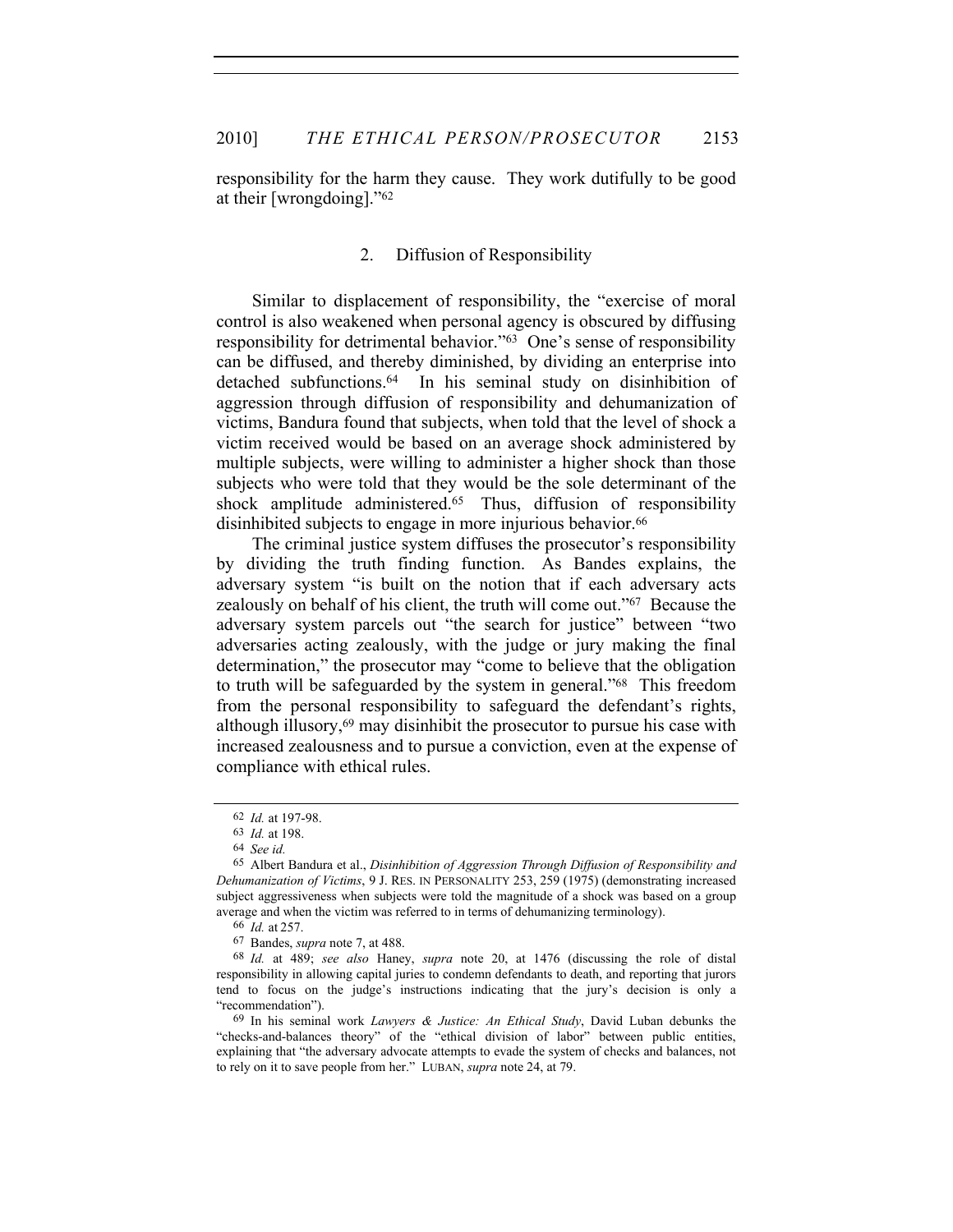# D. *Depersonalizing Defendants*

Through the third set of disengagement mechanisms, which operate at the recipient locus, targets of harmful conduct are depersonalized<sup>70</sup> and blamed for bringing about their own suffering.<sup>71</sup> Through depersonalization, self-censure for harmful conduct "can be disengaged by stripping people of human qualities [such that] they are no longer viewed as persons with feelings, hopes and concerns, but as subhuman objects."<sup>72</sup> Social psychologists have described this "dehumanization" as one of the "most powerful cognitive processes that can distance people from the moral implications of their actions."73

Defendants in the criminal justice system are systematically depersonalized from the prosecutor's perspective, because the prosecutor has intimate contact with all parties involved except the defendant. As Stanley Fisher has explained:

In her daily routine, [the prosecutor] is constantly exposed to victims, police officers, civilian witnesses, probation officers and others who can graphically establish that the defendant deserves punishment and who have no reason to be concerned with competing values of justice. At the same time, the prosecutor is normally isolated from those—the defendant, his family and friends, and often, his witnesses—who might arouse the prosecutor's empathy or stimulate concern for treating him fairly.<sup>74</sup>

In the vacuum of humanizing information about the defendant, the prosecutor formulates her theory of her case, which can be tainted by the "fundamental attribution error"—the tendency to "provid[e] causal explanations for the behavior of others in largely dispositional or personal as opposed to situational or contextual terms."75

The use of blanket terms in the place of individual names, such as "the defendant" or "the perp," as well as derogatory labels for defendants, such as "scum," further dehumanizes the defendant. Martha Duncan has argued that "metaphors of filth" permeate the criminal justice system, and in one study cited thirty-four appellate cases where prosecutors' references to defendants as "slime," "scum," "filth," or

<sup>70</sup> *See* Bandura, *Impeding Ecological Sustainability*, *supra* note 9, at 11.

<sup>71</sup> McAlister et al., *supra* note 14, at 142.

<sup>72</sup> Bandura, *Moral Disengagement in the Perpetration of Inhumanities*, *supra* note 8, at 200; *see also* White et al., *supra* note 22, at 47.

<sup>73</sup> Haney, *supra* note 20, at 1454; *see also* Bandura, *supra* note 65, at 259 (demonstrating increased subject aggressiveness when subjects where told the magnitude of a shock was based on a group average and when the victim was referred to in terms of dehumanizing terminology)*.*

<sup>74</sup> Stanley Z. Fisher, *In Search of the Virtuous Prosecutor: A Conceptual Framework*, 15 AM. J. CRIM. LAW 197, 208 (1988).

<sup>75</sup> Haney, *supra* note 20, at 1459.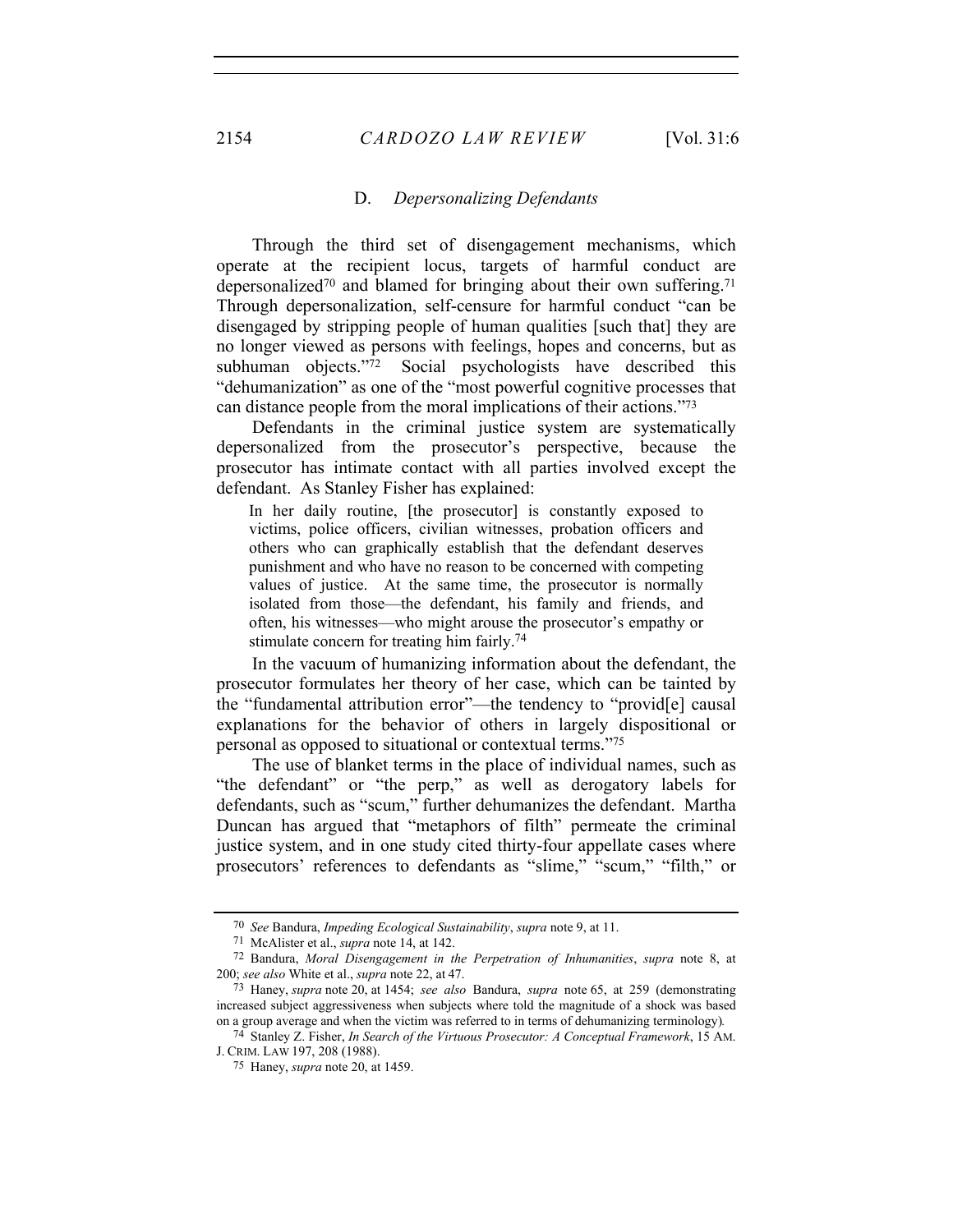"dirt" was at issue.<sup>76</sup> As Craig Haney explains, the use of such "imagery cognitively reinforce[s] the separation of the 'criminals' from the 'noncriminals' who employ[] the terminology."77 Professor Paul Butler recently described the depersonalization of defendants through reference to his own experience as a prosecutor:

I didn't start right in calling the defendants "cretins" and "douche bags." Obviously, however, criminal defendants are not highly regarded in prosecutor offices. In many cases, this is with good reason; some defendants are stupid, some have done vile things, and others have comically bad luck. In your day-to-day work as a prosecutor, defendant sob stories about growing up in foster care, getting beat up by the police, or not being able to afford rehab are obstacles to your success.78

The institutional power dynamic between prosecutors and defendants further compounds the dehumanizing effect. "[W]ielding institutional power changes the power holders in ways that are conducive to dehumanization."79 As Bandura explains, "[t]his happens when persons in positions of authority have coercive power over others with few safeguards to constrain their behavior. Power holders come to devalue those over whom they wield control."80 Prosecutors have enormous power over defendants, including the power to determine whether to bring charges and what charges to file, to engage in plea discussions, and to dismiss charges.<sup>81</sup> In fact, as Paul Butler explains, the lead prosecutor in the jurisdiction "often has more control than the judge over the outcome of the case," because she has unfettered discretion to decide whether to prosecute a case, and she "can circumvent required sentences simply by charging a different crime, or leaving out some of the evidence."82

The adversarial process can further lead to degradation of defendants, because prosecutors can easily attribute blame for their misconduct to the defense's provocation. As Bandura explains, "[c]onflictful transactions typically involve reciprocally escalative acts."83 Thus, an actor in such an adversarial process may "select from the chain of events a defensive act by the adversary and portray it as initiating provocation."84 Through this self-exoneration process, "not

<sup>76</sup> Martha Grace Duncan, *In Slime and Darkness: The Metaphor of Filth in Criminal Justice*, 68 TUL. L. REV. 725 (1994).

<sup>77</sup> Haney, *supra* note 20, at 1462.

<sup>78</sup> BUTLER, *supra* note 23, at 116.

<sup>79</sup> Bandura, *Moral Disengagement in the Perpetration of Inhumanities*, *supra* note 8, at 200. 80 *Id.*

<sup>81</sup> For a discussion of the powers of the prosecutor, see generally DAVIS, *supra* note 1, and BUTLER, *supra* note 23.

<sup>82</sup> BUTLER, *supra* note 23, at 107.

<sup>83</sup> Bandura, *Moral Disengagement in the Perpetration of Inhumanities*, *supra* note 8, at 203. 84 *Id.*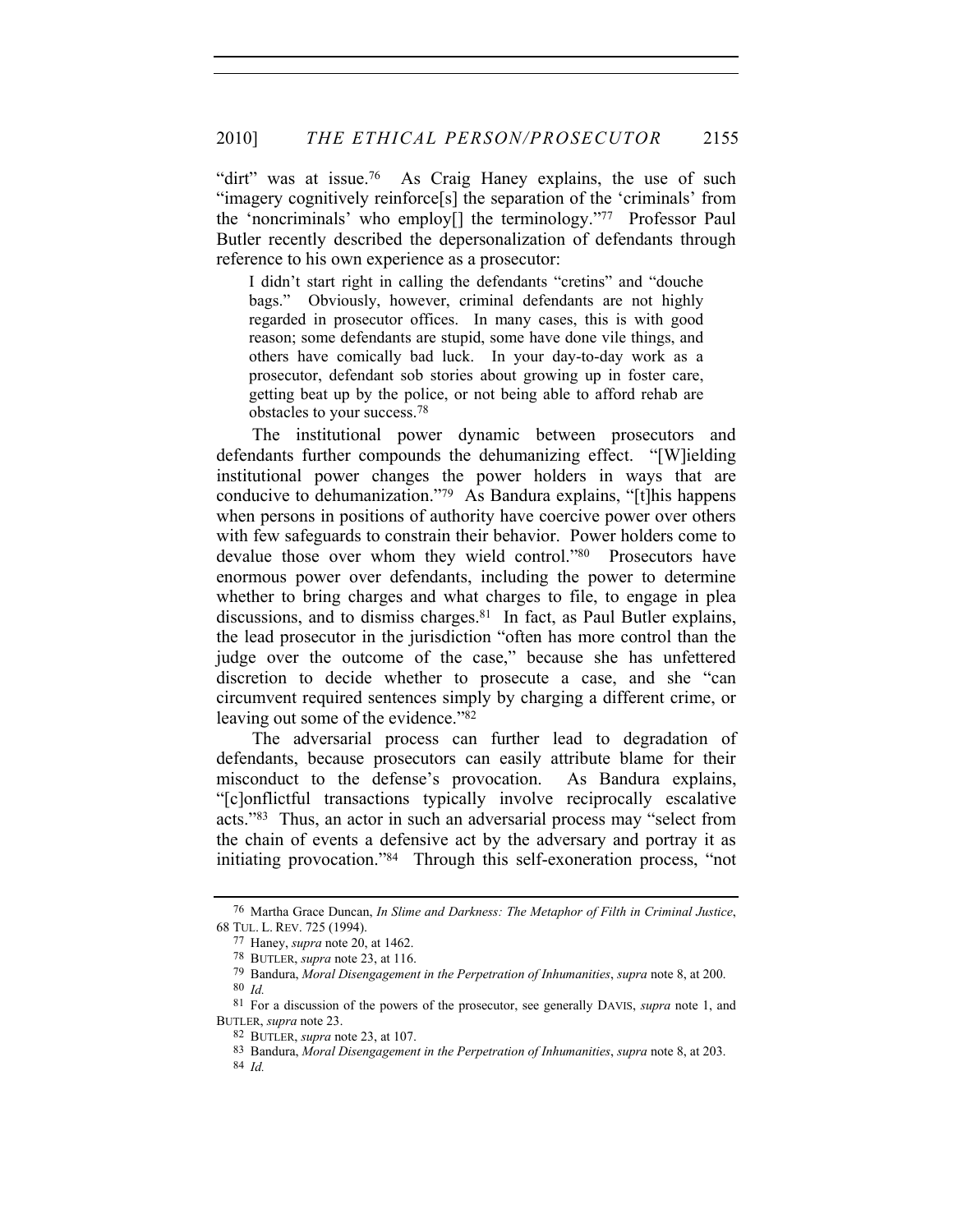only are one's own injurious actions excusable but one even can feel self-righteous in the process."<sup>85</sup> Through depersonalization of defendants, the wielding of power over defendants, and the adversarial posture toward defendants, prosecutors are encouraged to morally disengage from harmful acts toward defendants.

# III. SYSTEMIC REFORMS

Because moral disengagement may lead to prosecutorial misconduct, reforms aimed at minimizing prosecutorial misconduct will be most effective if they take into account the forces of moral disengagement at work in the criminal justice system and provide systemic correctives to mitigate such disengagement. This Article does not attempt to consider all of the reforms to the criminal justice system which may reduce prosecutorial misconduct. Rather, this Article considers two categories of proposed reforms, community prosecution and audits, that may reduce prosecutorial misconduct, in part, through the reduction of moral disengagement in prosecutors.<sup>86</sup>

### A. *Community Prosecution*

Beginning in the 1990s, a handful of prosecutors' offices began engaging in practices that would later be defined as "community prosecution."87 Since that time, the community prosecution movement has gained momentum among state prosecutors, so much so that a survey by the American Prosecutors Research Institute (APRI) conducted in 2003 found that "nearly half of all prosecutors' offices engage in some activity defined as community prosecution."88 Community prosecutors take a more holistic approach to public safety and define their mission to include "improv[ing] public safety and enhanc[ing] the quality of life in the community." $89^\circ$  Two of the key

<sup>85</sup> *Id.*; *see also* Bandura et al., *supra* note 65, at 258-59 (demonstrating increased subject aggressiveness when subjects where told the magnitude of a shock was based on a group average and when the victim was referred to as "animalistic" and "rotten" rather than "perceptive" and "understanding"); White et al., *supra* note 22, at 52-56 (noting that corporations frequently blame and attribute negative qualities to the users of their harmful products).

<sup>86</sup> Law schools may also play a role in encouraging moral disengagement through the casediscourse method. This subject is addressed in a forthcoming article by this author.

<sup>87</sup> *See* NAT'L DIST. ATT'YS ASS'N & NAT'L CTR. FOR CMTY. PROSECUTION, KEY PRINCIPLES OF COMMUNITY PROSECUTION (2009) [hereinafter KEY PRINCIPLES OF COMMUNITY PROSECUTION], *available at* http://www.ndaa.org/pdf/final\_key\_principles\_ updated\_jan\_2009.pdf.

<sup>88</sup> *Id.* at  $2$ .

<sup>89</sup> *Id.*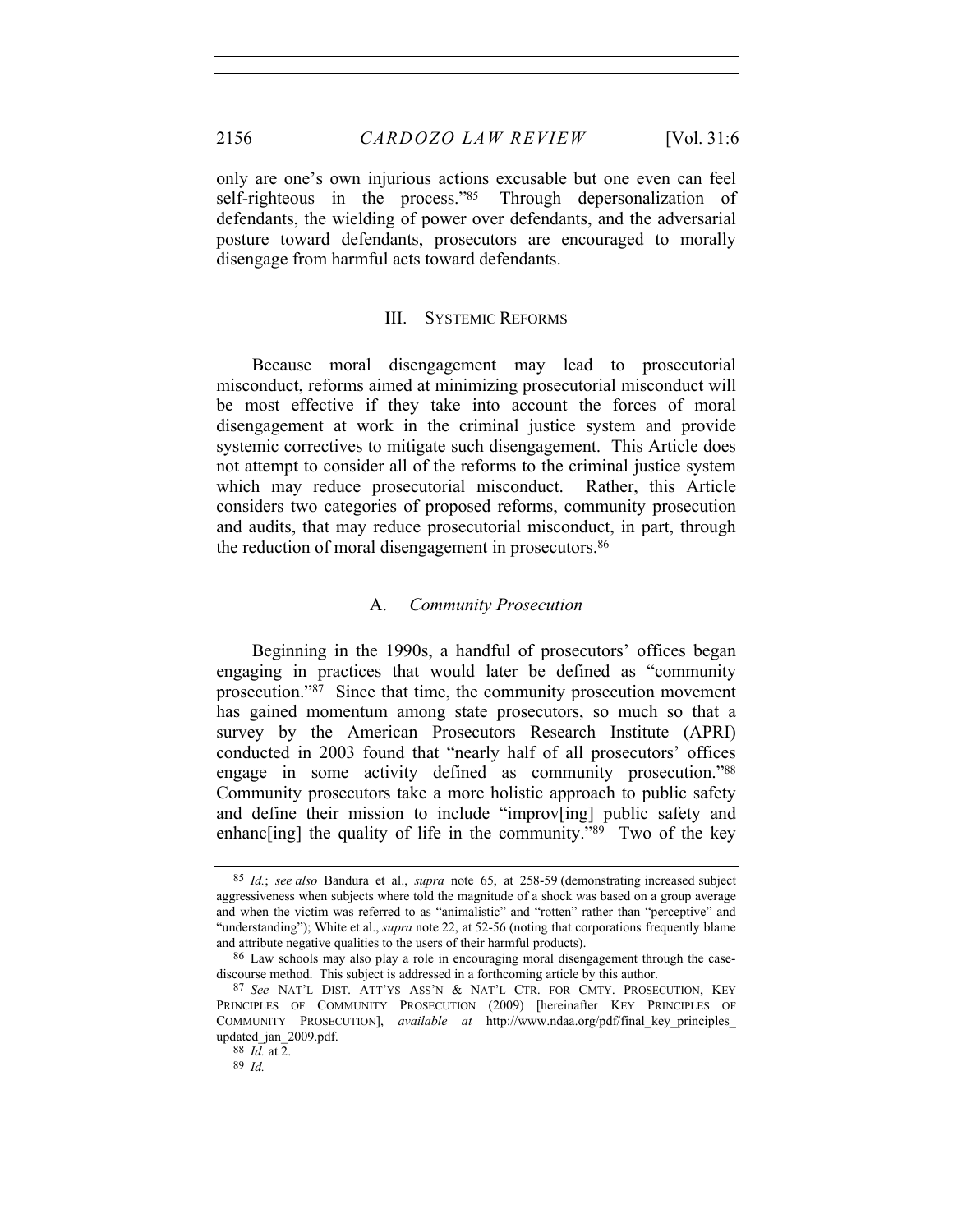practices in community prosecution are seeking community-based solutions to public safety issues and evaluating outcomes through measurements beyond conviction rates.<sup>90</sup>

First, community prosecutors seek community-based solutions to public safety through open communication with community stakeholders and through partnerships with other agencies. In some jurisdictions, prosecutors are assigned to neighborhoods to focus on local crime and safety issues, and they maintain an open line of communication with community stakeholders by attending community meetings. Many community prosecutors consider non-violent offenders, particularly juveniles or those involving drug addiction, for diversion programs—such as drug treatment programs—as an alternative to prosecution or incarceration. Second, community prosecutors define a successful outcome, in other words, "doing justice," more expansively than through conviction rates alone. Some such offices consider a reduction in crime, or the number of calls from a particular neighborhood, to be a successful outcome.<sup>91</sup> Similarly, a decline in the recidivism rate could be considered as a measure of success.

Each of these community prosecution practices can reduce prosecutorial misconduct through the reduction of moral disengagement. At the outset, decoupling job performance from conviction rate will reduce prosecutors' incentives to engage in moral disengagement in the first instance. Yet, community prosecution serves to reduce moral disengagement in further identifiable ways. First, community prosecution provides more specific guidance to the prosecutors' moral purpose. As Reynolds and Ceranic found in their study on those who feel a sense of moral superiority, the contours of the moral mandate they are given should be clearly identified and specific training should be provided. Therefore, where the pursuit of justice is defined as improving public safety and enhancing the quality of life in the community, and appropriate training is provided, those with a true calling to serve their moral purpose can be free to adhere to their internal ethical compass, rather than experiencing pressure to deviate from those ethics in order to succeed.

Second, considering defendants for diversion programs serves a personalization function by shifting the prosecutor's focus from the crime to the individual defendant. Prosecutors should be required to consider each non-violent offender, particularly juvenile defendants or those who are suffering from drug-addiction, for a diversion program. In an effort to increase the salience of the individual mitigating

<sup>90</sup> *See id.* at 4; *see also Voices from the Field: An Inter-Professional Approach to Managing Critical Information*, 31 CARDOZO L. REV. 2037, 2074 (2010) (presentation by John Chisholm).

<sup>91</sup> *See* KEY PRINCIPLES OF COMMUNITY PROSECUTION, *supra* note 87, at 4.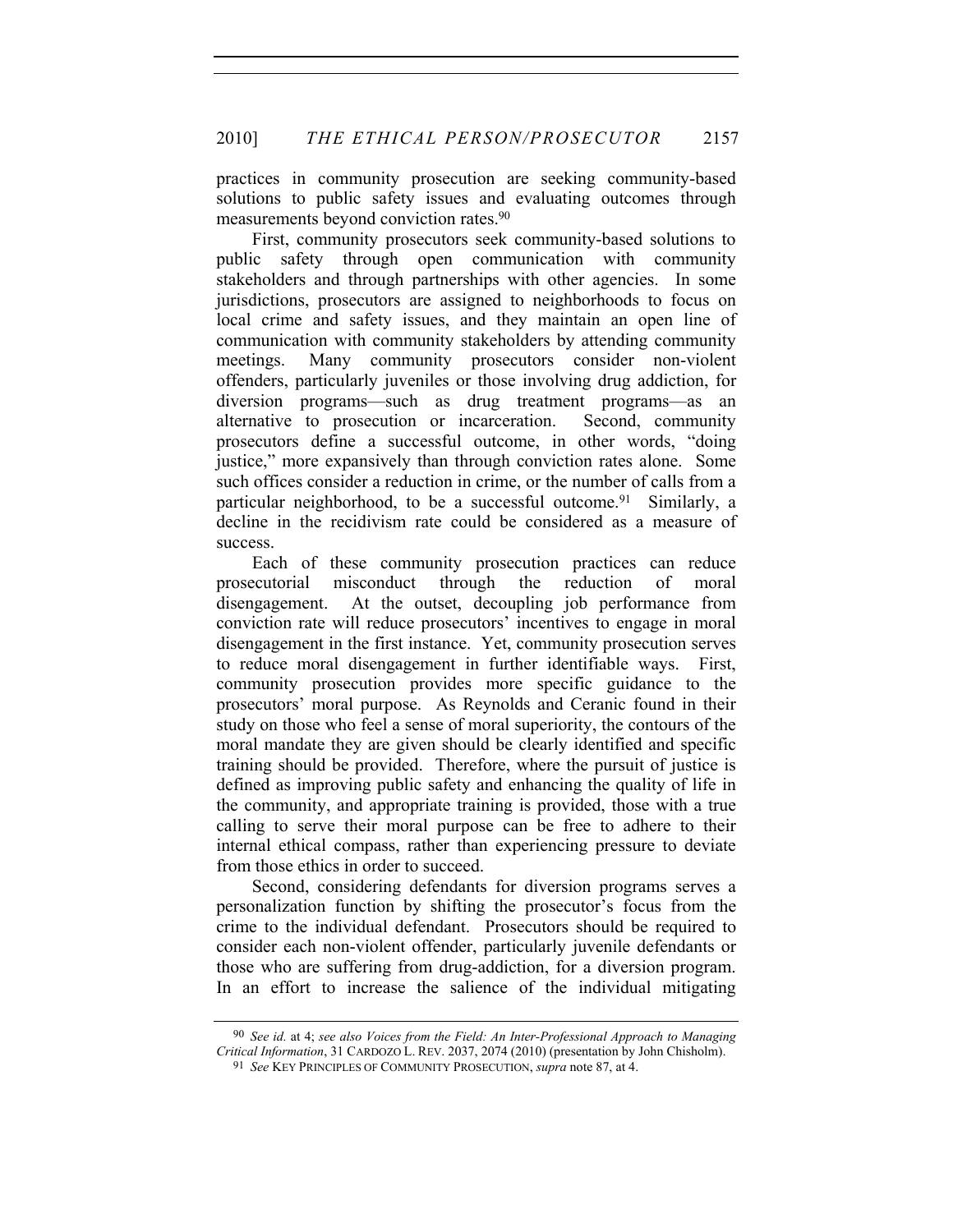circumstances and decrease the tendency to become entrenched in her opinion, the prosecutor could be required to include a statement in the file regarding the mitigating circumstances considered by the prosecutor when considering the defendant for the diversion program.

# B. *Prosecutorial Review Boards*

Prosecutorial Review Boards have been proposed to address the accountability problem, but the reform has yet to be broadly adopted. As discussed above, due in part to the harmless error standard, and in part to lack of reporting, in general, a prosecutor suffers no adverse consequences after the finding of prosecutorial misconduct. A few District Attorneys, such as Charles "Joe" Hynes of Kings County, New York have instituted similar ethics oversight panels within their offices.92 In Kings County, the ethics officer reads the opinions issued in cases where prosecutorial misconduct was claimed, even if the conviction was affirmed. After investigating the facts, the ethics officer may refer an offending prosecutor to the bar committee, or may meet with the prosecutor to counsel her on how best to proceed in the future.<sup>93</sup>

While this system is a laudable first step, it focuses on a very small sample of cases, because ninety-five percent of criminal defendants plea rather than go to trial, and of those that do go to trial, many do not raise prosecutorial misconduct on appeal. Angela Davis has proposed a broader remedy to address the accountability problem. She proposes that "Prosecution Review Boards" be established by the organized bar not only to review complaints, but also to conduct random reviews of prosecution decisions, including charging and plea decisions.94 Under Professor Davis's model, board members would be "permitted to interview prosecutors, victims, and witnesses to determine if the prosecutors met the established standards" and would "file a public report upon completion of the review."95 Such review boards would be established in conjunction with public information campaigns to inform the public regarding prosecutorial duties and responsibilities.<sup>96</sup> Such a system would reduce moral disengagement in prosecutors, because it would remove the implicit authorization to engage in prosecutorial misconduct. Further, such a review system would increase prosecutors'

<sup>92</sup> Hon. Charles J. Hynes, Dist. Att'y, Kings County, New York, Presentation at the Cardozo Law Review Symposium: New Perspectives on *Brady* and Other Disclosure Obligations: What Really Works? (Nov. 15, 2009) (transcript on file with the Cardozo Law Review).

<sup>93</sup> *Id.*

<sup>94</sup> DAVIS, *supra* note 1, at 184-85.

<sup>95</sup> *Id.* at 185.

<sup>96</sup> *See id.*